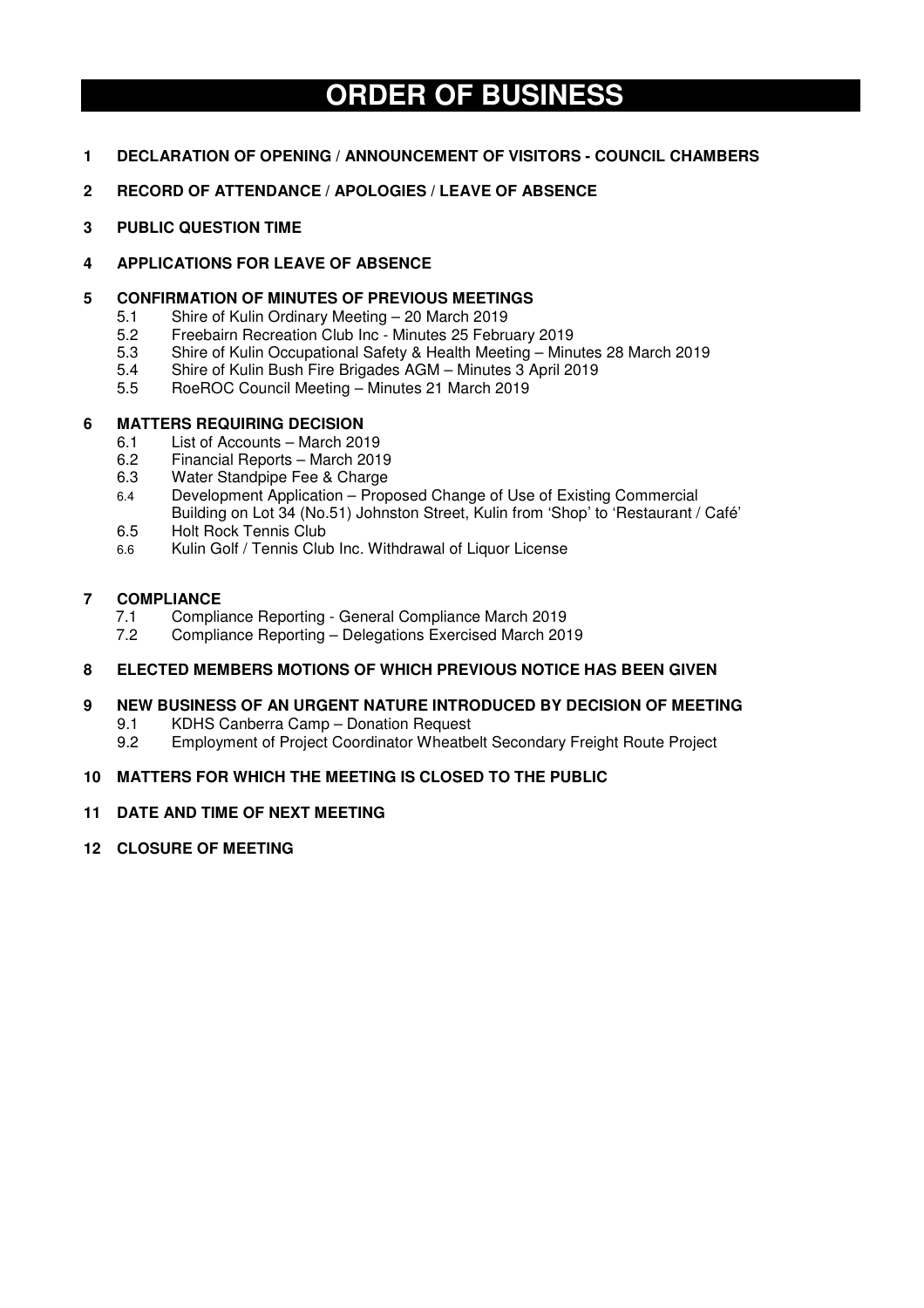# **Minutes of an Ordinary Meeting of Council held in the Council Chambers on Wednesday 17 April 2019 commencing at 5.15pm**

# **1. DECLARATION OF OPENING / ANNOUNCEMENT OF VISITORS**

# **2. RECORD OF ATTENDANCE/APOLOGIES/LEAVE OF ABSENCE**

| Attendance          |                                |                  |
|---------------------|--------------------------------|------------------|
| <b>BD</b> West      | President                      | West Ward        |
| <b>RD Duckworth</b> | Deputy President               | West Ward        |
| <b>HT</b> McInnes   | Councillor                     | <b>Town Ward</b> |
| <b>B</b> Smoker     | Councillor                     | West Ward        |
| R Bowey             | Councillor                     | <b>Town Ward</b> |
| <b>BP</b> Taylor    | Councillor                     | Central Ward     |
| <b>MS</b> Lucchesi  | Councillor                     | Central Ward     |
| L Varone            | Councillor                     | East Ward        |
| G Robins            | Councillor                     | <b>Town Ward</b> |
| G Yandle            | <b>Chief Executive Officer</b> |                  |
| C Vandenberg        | Deputy Chief Executive Officer |                  |
| J Hobson            | Manager of Works               |                  |
| N Thompson          | <b>ESO/Minutes</b>             |                  |

# **APOLOGIES**

Nil

- **3. PUBLIC QUESTION TIME**  Nil
- **4. APPLICATIONS FOR LEAVE OF ABSENCE**  Nil

# **5. CONFIRMATION OF MINUTES OF PREVIOUS MEETINGS**

Shire of Kulin Ordinary Meeting – 20 March 2019

**01/0419** 

**Moved Cr Duckworth Seconded Cr Lucchesi that the minutes of the Ordinary Council Meeting held on 20 March 2019 be confirmed as a true and correct record.** 

 **Carried 9/0** 

Freebairn Recreation Centre Club Inc Meeting - 25 February 2019

**02/0419** 

**Moved Cr Robins Seconded Cr Smoker that the minutes of the Freebairn Recreation Club Inc Meeting held on 25 February 2019 be confirmed as a true and correct record.** 

 **Carried 9/0** 

Shire of Kulin Occupational Safety & Health Meeting – 28 March 2019

**03/0419** 

**Moved Cr Bowey Seconded Cr Taylor that the minutes of the Shire of Kulin Occupational Safety & Health Meeting held on 28 March 2019 be confirmed as a true and correct record.** 

 **Carried 9/0** 

Shire of Kulin Bush Fire Brigades AGM – 3 April 2019

## **04/0419**

**Moved Cr McInnes Seconded Cr Varone that the minutes of the Shire of Kulin Bush Fire Brigades Annual General Meeting held on 3 April 2019 be confirmed as a true and correct record.** 

 **Carried 9/0**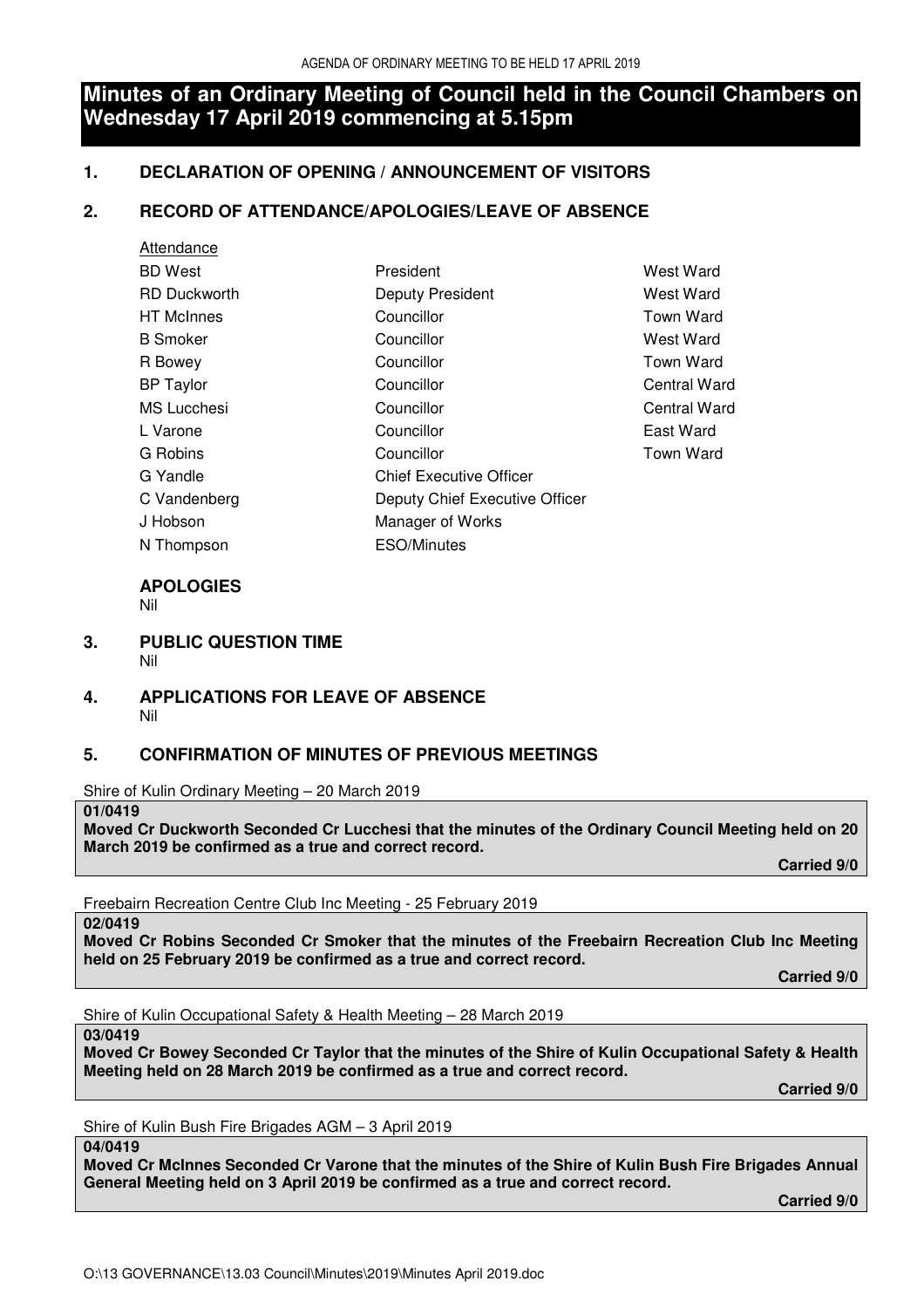## RoeROC Council Meeting – 21 March 2019

**05/0419** 

**Moved Cr Duckworth Seconded Cr Taylor that the minutes of the RoeROC Council Meeting held on 21 March 2019 be confirmed as a true and correct record.** 

 **Carried 9/0** 

# **6 MATTERS REQUIRING DECISION**

# **6.1 List of Accounts – March 2019**

**RESPONSIBLE OFFICER:** DCEO **FILE REFERENCE:** 12.06 **AUTHOR:** DCEO **STRATEGIC REFERENCE/S:** 12.01 **DISCLOSURE OF INTEREST:** Nil

## **SUMMARY:**

Attached is the list of accounts paid during the month of March 2019 for Council's consideration.

**BACKGROUND & COMMENT:**  Nil **FINANCIAL IMPLICATIONS:**  Nil **STATUTORY AND PLANNING IMPLICATIONS:**  Nil **POLICY IMPLICATIONS:**  Nil **COMMUNITY CONSULTATION:**  Nil **WORKFORCE IMPLICATIONS:**  Nil

### **OFFICER'S RECOMMENDATION:**

That March payments being cheque no.'s 402,403 & 406 (Trust), 37100 – 37106; EFT No's 15026 - 15111, DD6854.1 - DD6867.9 (Municipal), credit card payments, creditor payments, payroll and other vouchers from the Municipal Fund totalling \$375,168.31 be received.

## **VOTING REQUIREMENTS:**

Simple majority required.

#### **06/0419**

**Moved Cr Bowey Seconded Cr McInnes that payments being cheque no.'s 402,403 & 406 (Trust), 37100 – 37106; EFT No's 15026 - 15111, DD6854.1 - DD6867.9 (Municipal), credit card payments, creditor payments, payroll and other vouchers from the Municipal Fund totalling \$375,168.31 be received.** 

 **Carried 9/0** 

# **6.2 Financial Reports – March 2019**

**RESPONSIBLE OFFICER:** DCEO **FILE REFERENCE:** 12.01 **AUTHOR:** DCEO **STRATEGIC REFERENCE/S:** 12.01 **DISCLOSURE OF INTEREST:** Nil

### **SUMMARY:**

Attached are the financial reports for the period ending 31 March 2019.

**BACKGROUND & COMMENT:**  Nil **FINANCIAL IMPLICATIONS:**  Nil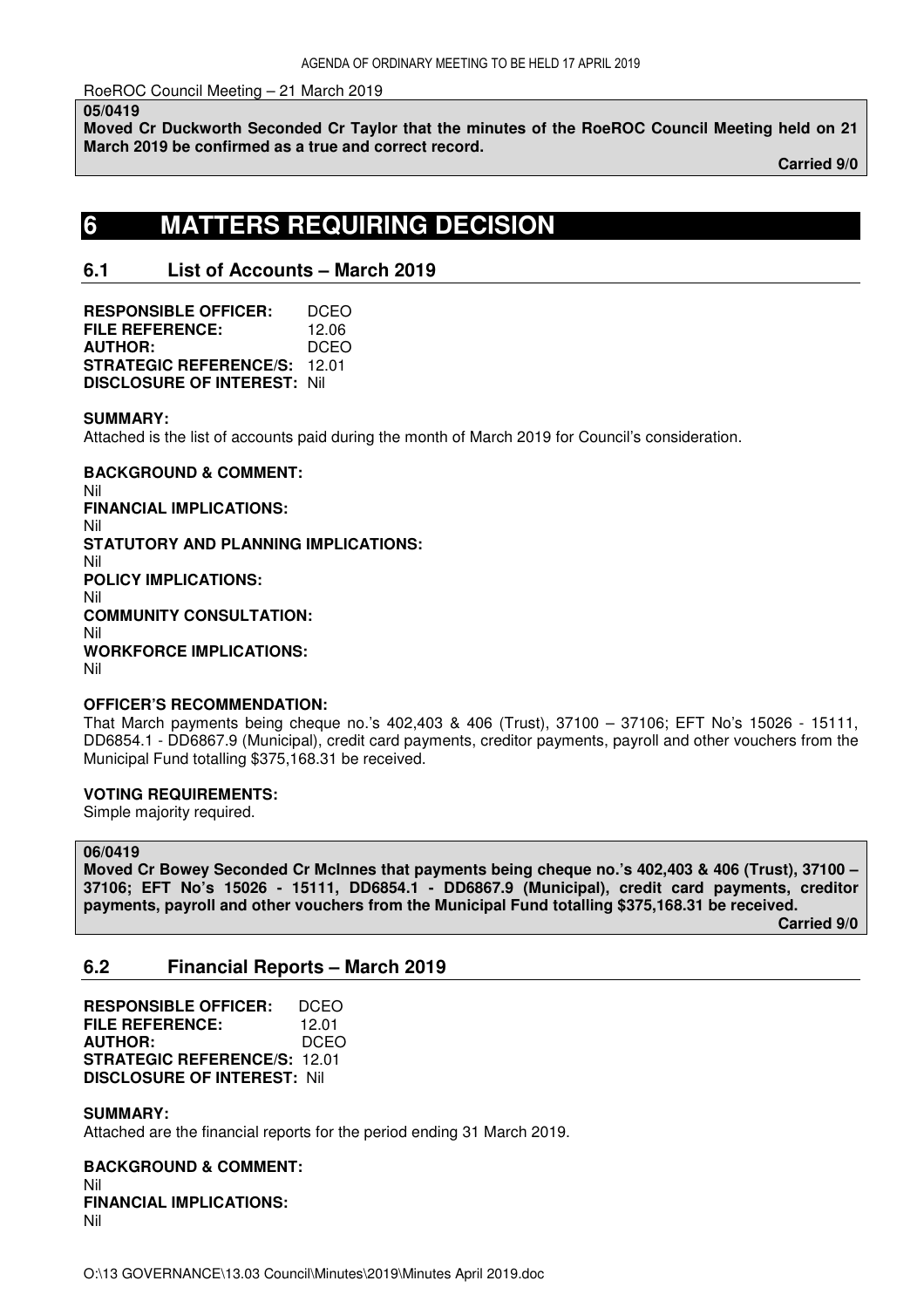## **STATUTORY AND PLANNING IMPLICATIONS:**

Regulation 34 of the Local Government (Financial Management) Regulations 1996 requires local governments to prepare each month a statement of financial activity reporting on the revenue and expenditure of funds for the month in question.

#### **POLICY IMPLICATIONS:**  Nil **COMMUNITY CONSULTATION:**  Nil **WORKFORCE IMPLICATIONS:**  Nil

### **OFFICER'S RECOMMENDATION:**

That Council endorse the monthly financial statements for the period ending 31 March 2019.

#### **VOTING REQUIREMENTS:**

Simple majority required.

#### **07/0419**

**Moved Cr Smoker Seconded Cr Lucchesi that Council endorse the monthly financial statements for the period ending 31 March 2019.** 

**Carried 9/0** 

# **6.3 Water Standpipe Fee and Charge**

**RESPONSIBLE OFFICER:** CEO **FILE REFERENCE: AUTHOR:** CEO **STRATEGIC REFERENCE/S: DISCLOSURE OF INTEREST:** Nil

#### **SUMMARY:**

This provides a proposed fee structure to recover the cost of potable standpipe water following changes to water consumption charges proposed by Water Corporation to be introduced 1st July 2019.

This matter was the subject of a forum conversations in October and November 2018 as well as February and March 2019. Investigations and discussions between Council, Shire officers and Water Corporation have included:

- Water Corporation propose to charge water consumption fees to local government for standpipe usage fees based upon their "Class Step" classification
- Detailed analysis was undertaken of Water Corporation's proposed costs for each standpipe based upon historical data.
- A comparison of WC's historical consumption data for each standpipe against the data collected by the Shire's standpipe swipe cards, which are currently utilised by local farmers, businesses and Shire staff.
- An assessment and sensitivity analysis on possible cost recovery pricing mechanisms based upon the historical data.

Included is a step by step analysis of consumption data, Water Corporation's proposed standpipe classification, potential changes to on-site infrastructure and overall financial implications to the Shire.

The focus is largely around cost recovery based upon consumption and does not going into detailed discussed regarding fixed cost for service delivery. The aim is to determine an acceptable level of cost recovery comparable to consumption and charge costs from WC in order to then establish a fee for standpipes that reflects this decision. This will then be incorporated as part of the Budget; when fees and charges are set.

#### **BACKGROUND & COMMENT:**

Water Corporation will be introducing new fees for local government standpipes as of the 1<sup>st</sup> July 2019. It endeavours to increase their cost recovery for the supply of mains potable water to the region, is based on an incremental scaled Class Step system based upon meter outlet size and targeting high volume use consumers and commercial contractors.

In all cases the Shire will be billed for all water usage from each standpipe during Water Corporations two monthly billing cycle. To recover the costs from users, it is proposed Shire users be invoiced based on the standpipe reports for each location. Whilst the Shire is geared to do this with the card reader system producing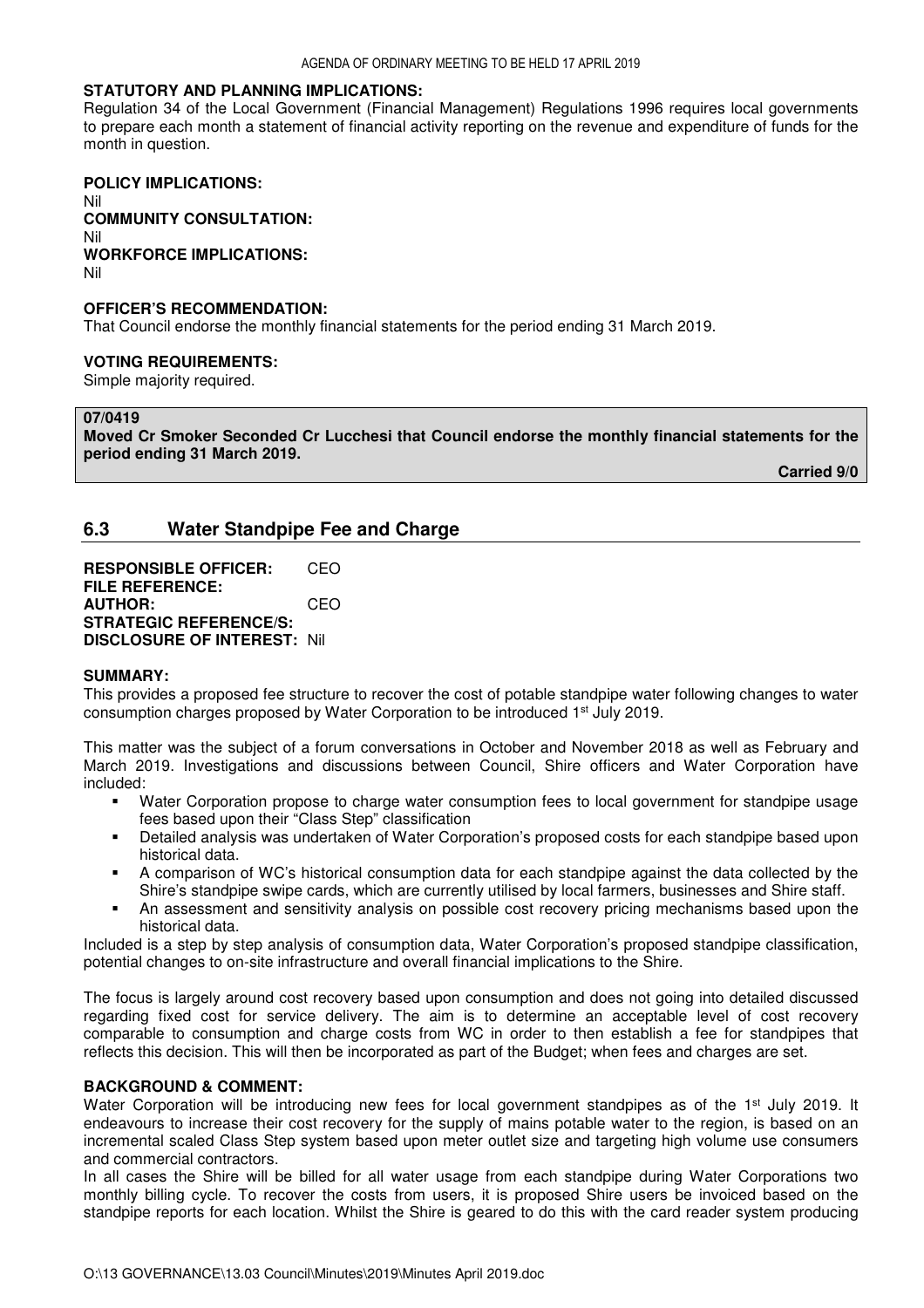reports on usage, the cost and time of producing invoices is not something Shire has undertaken in the past. The pressure to ensure ALL card reader systems are operational at ALL times will be critical to ensure recovery. It will now become a priority keeping the systems operational – as failure to be able to bill for water could leave Shire with a hefty expense.

They have produced a booklet to outline proposed changes which was previously disseminated to Council. Categories of standpipes include;

**Local Authority Standpipe** (any size meter) – Shire use only, must be locked/no public access and Shire will be charges \$2.534 per KL

**Community Use Standpipe** (20mm service only) – to assist farmers for topping up water tanks for households not connected to scheme water and Shire purposes.

**Commercial Standpipes** (25mm and above meter) - roads, projects and farming. Fees based on \$2.534 for early bill cycle low end volumes up to \$8.353 for end of year use.

**Fire Standpipes** – Fire use only and must be locked to public at all other times.

Water Corporation have built their standpipe fees on meter size (attracting bigger base fee) and expected greater commercial usage, as well as being subject to the location of each standpipe in the pipeline system. This is known as Water Corporation's "Class Step" classification system. Whereby all meter outlets of 25mm or less will be either Local Authority or Community Use standpipes of Step Class 1. For meter outlets great than 25mm they will classified as Commercial with differing Class Step classifications depending upon their location to relative to main distribution line and other infrastructure. That is the more isolated and end of line standpipes are charged at a greater rate, than those on or close to the main distribution lines. Essentially their classification rationale is a hybrid of both meter outlet size and location.

The following table provides a summary of relevant stand pipe Class Step classifications within the Shire of Kulin and the associated proposed charges for 2019/20.

| <b>Outlet Sized Pricing 2019-20</b> |                            |    |                                |    |                    |  |  |  |
|-------------------------------------|----------------------------|----|--------------------------------|----|--------------------|--|--|--|
| <b>Description</b>                  | <b>Outlet Size</b><br>(mm) |    | <b>Water Service</b><br>Charge |    | Use Charge (\$/kL) |  |  |  |
| <b>Community Use Standpipe</b>      | 20                         |    |                                | \$ |                    |  |  |  |
| <b>Local Authority Standpipe</b>    | 25                         | \$ | 414.74                         | \$ | 2.534              |  |  |  |
| <b>Commercial Class Step 1</b>      | 25                         | \$ | 414.74                         | \$ | 2.534              |  |  |  |
| Commercial Class Step 9             | > 25                       | \$ | 1,658.93                       | \$ | 5.011              |  |  |  |
| Commercial Class Step 15            | > 25                       | \$ | 4,246.85                       | \$ | 8.353              |  |  |  |

The Shire will be charged a different rate for each standpipe based upon size and location (see map), which poses interesting scenarios with regard to the fee structure in order to be fair to all users. The Shire has 11 standpipes and/or tanks connected to Water Corporation mains supply at the following locations with outlet sizes and current nominal WC Class Step classifications.

| Location            | Acc No.    | Meter No. | <b>Class</b><br><b>Step</b> | <b>Meter</b><br><b>Size</b> | On-site Infrastructure                                    |
|---------------------|------------|-----------|-----------------------------|-----------------------------|-----------------------------------------------------------|
|                     |            |           |                             | mm                          |                                                           |
| Fotheringhame Rd    | 9007807940 | BC1226234 |                             | 20                          | <b>Existing Tank</b>                                      |
| Yealering Kulin Rd  | 9007806710 | BC1319454 |                             | 20                          | <b>Existing Tank</b>                                      |
| Dandagin Rd         | 9007807895 | BC1803178 |                             | 20                          | <b>Existing Tank</b>                                      |
| Pederah Rd          | 9011516441 | CK0700416 |                             | 25                          | <b>Existing Tank</b>                                      |
| Dudinin Lot 83      | 9007665946 | FK0950056 | 15                          | 50                          | <b>Existing Tank</b>                                      |
| High St Kulin       | 9007703025 | FK1850010 | 15                          | 50                          | Standpipe                                                 |
| Kulin-Lake Grace Rd | 9007807078 | FK1350003 | 9                           | 50                          | Existing tank, previous standpipe<br>was 300m up the road |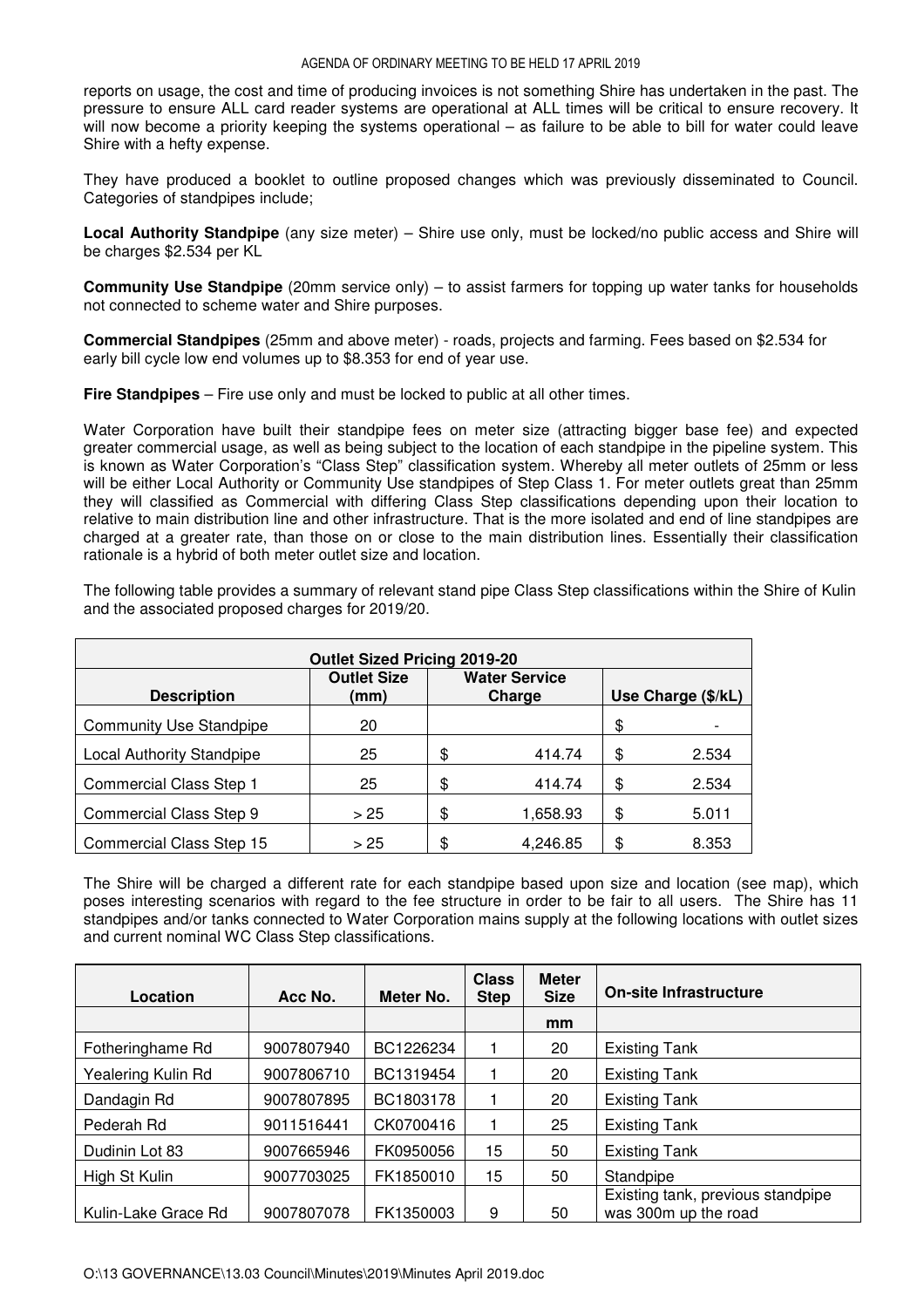#### AGENDA OF ORDINARY MEETING TO BE HELD 17 APRIL 2019

| Commonwealth Rd      | 9007806999 | FK1150017 | 9  | 50 | Existing Tank, plus old standpipe<br>adjacent |
|----------------------|------------|-----------|----|----|-----------------------------------------------|
| Eighty Six Gate Rd   | 9007806788 | FK1450019 | 9  | 50 | Standpipe                                     |
| Luke Price St        |            |           |    |    | Set up with 60kL Tank in 2018,                |
| Pingaring            | 9007769649 | FK0950070 | 15 | 50 | brought on line when WC Tank dry              |
| Williams Kondinin Rd | 9007806876 | HC900064  | 9  | 50 | Standpipe                                     |

Shire officers have undertaken further review of infrastructure at each standpipe location and provide the following recommendations for outlet connection sizes. These reviews were largely based upon converting larger outlet meters at locations with existing tanks to 25mm outlets. This would in turn adjust consumption rate charges from WC at the respective locations. The proposed infrastructure changes to WC Class Step reclassification is as follows:

| Location                   | Acc No.    | Meter No. | <b>Class</b><br><b>Step</b> | <b>Meter</b><br><b>Size</b> | <b>On-site Infrastructure</b>                                      |
|----------------------------|------------|-----------|-----------------------------|-----------------------------|--------------------------------------------------------------------|
|                            |            |           |                             | mm                          |                                                                    |
| Fotheringhame Rd           | 9007807940 | BC1226234 |                             | <b>20.25</b>                | Existing 80kL Tank                                                 |
| Yealering Kulin Rd         | 9007806710 | BC1319454 |                             | 20 25                       | Existing 80kL Tank                                                 |
| Dandagin Rd                | 9007807895 | BC1803178 |                             | <b>20.25</b>                | Existing 80kL Tank                                                 |
| Pederah Rd                 | 9011516441 | CK0700416 |                             | 25                          | Existing 80kL Tank                                                 |
| Dudinin Lot 83             | 9007665946 | FK0950056 | 1                           | 25                          | Existing 80kL Tank, change to 25mm<br>outlet                       |
| High St Kulin              | 9007703025 | FK1850010 | 15                          | 50                          | Standpipe                                                          |
| Kulin-Lake Grace Rd        | 9007807078 | FK1350003 | 1                           | 25                          | Existing 80kL Tank, change to 25mm<br>outlet                       |
| Commonwealth Rd            | 9007806999 | FK1150017 |                             | 25                          | Existing 80kL Tank, change to 25mm<br>outlet                       |
| Eighty Six Gate Rd         | 9007806788 | FK1450019 | 9                           | 50                          | Standpipe                                                          |
| Luke Price St<br>Pingaring | 9007769649 | FK0950070 |                             | 25                          | Set up with 60kL Tank in 2018,<br>brought on line when WC Tank dry |
| Williams Kondinin Rd       | 9007806876 | HC900064  | 9                           | 50                          | Standpipe                                                          |

# **STATUTORY ENVIRONMENT:**

Local Government Act 1995

In accordance with Section 6.16 of the *Local Government Act 1995*, a Local Government may impose and recover a fee or charge for any goods or service it provides or proposes to provide. Fees and charges can be imposed or amended during the year, but only by an absolute majority decision of Council. The schedule of fees and charges has been reviewed with the view of maintaining revenues at the required level to meet service needs and community expectations.

## **POLICY IMPLICATIONS:**

Nil

## **FINANCIAL IMPLICATIONS:**

The following provides an overview of the financial implications to the Shire based upon historical water consumption, proposed new Water Corporation charges, existing standpipe infrastructure and proposed changes to standpipe infrastructure.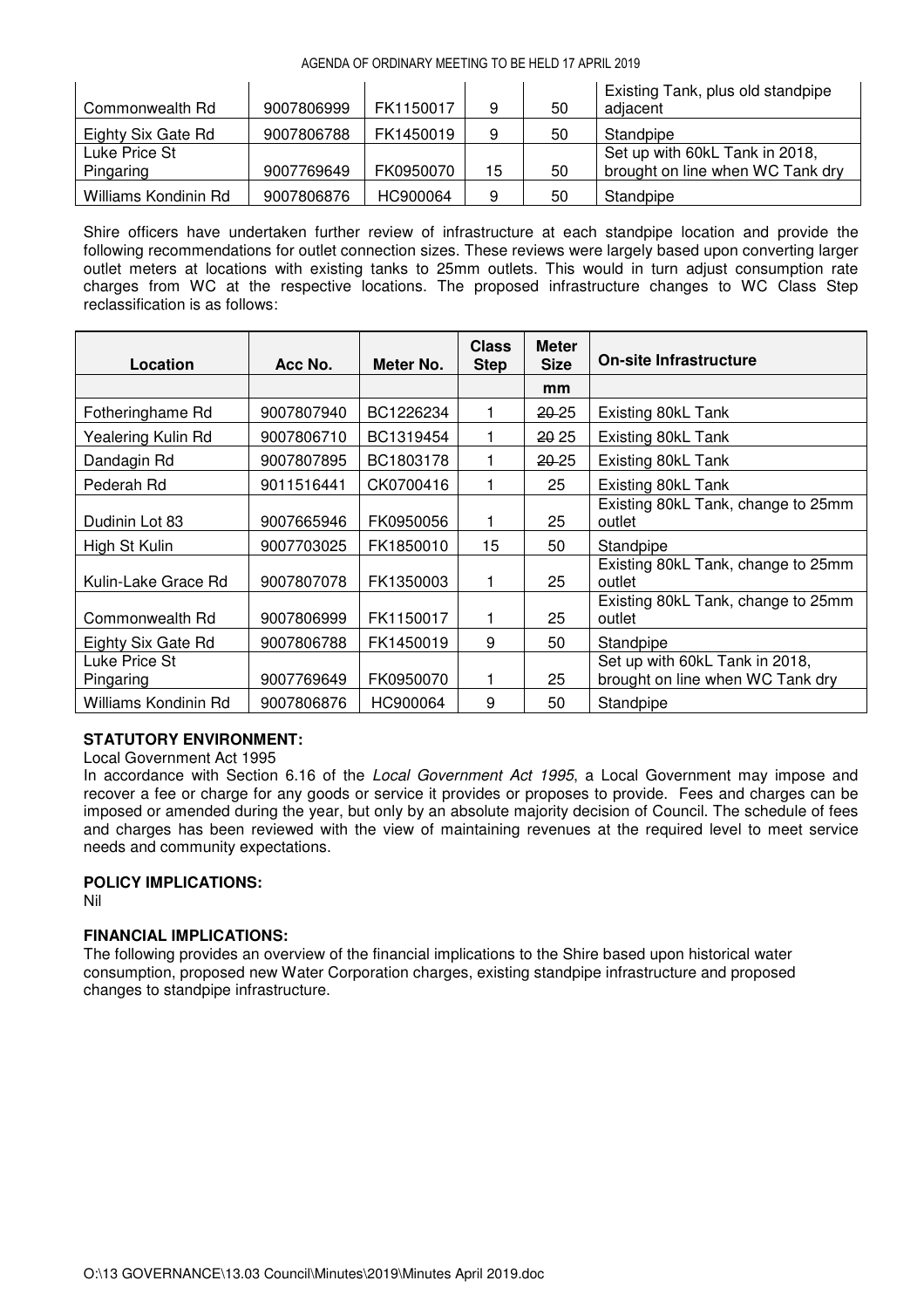| Location                   | <b>Meter</b><br><b>Size</b> | 2015/16  |                 |                               |          | 2016/17         |                               | 2017/18 YTD    |                 |                               |
|----------------------------|-----------------------------|----------|-----------------|-------------------------------|----------|-----------------|-------------------------------|----------------|-----------------|-------------------------------|
|                            | mm                          | Vol (kl) | Rate<br>(\$/kL) | <b>Use Charges</b><br>$($ \$) | Vol (kl) | Rate<br>(\$/kL) | <b>Use Charges</b><br>$($ \$) | Vol (kl)       | Rate<br>(\$/kL) | <b>Use Charges</b><br>$($ \$) |
|                            |                             |          |                 |                               |          |                 |                               |                |                 |                               |
| Fotheringhame Rd           | 20                          | 745      | 2.463           | 1834.63                       | 394      | 2.672           | 1052.66                       | 219            | 2.391           | 523.63                        |
| Yealering Kulin Rd         | 20                          | 509      | 2.562           | 1303.94                       | 262      | 2.255           | 590.74                        | 55             | 2.391           | 131.5                         |
| Dandagin Rd                | 20                          | 1,604    | 2.142           | 3435.31                       | 855      | 0.276           | 236.23                        | 698            | 2.391           | 1668.92                       |
| Pederah Rd                 | 25                          | 699      | 2.272           | 1587.98                       | 173      | 3.944           | 682.31                        | 566            | 2.391           | 1353.31                       |
| Dudinin Lot 83             | 50                          | 1,072    | 2.624           | 2812.95                       | 888      | 2.557           | 2270.21                       | 419            | 2.391           | 1001.83                       |
| High St Kulin              | 50                          | 3,402    | 1.903           | 6474.67                       | 3,715    | 2.350           | 8731.61                       | 2,527          | 2.391           | 6042.07                       |
| Kulin-Lake Grace Rd        | 50                          | 291      | 2.410           | 701.18                        | 26       | 2.256           | 58.66                         | $\overline{2}$ | 2.390           | 4.78                          |
| Commonwealth Rd            | 50                          | 1,082    | 1.886           | 2040.12                       | 269      | 4.831           | 1299.61                       | 192            | 2.391           | 459.08                        |
| Eighty Six Gate Rd         | 50                          | 621      | 1.871           | 1161.68                       | 486      | 2.594           | 1260.58                       | 330            | 2.391           | 789.03                        |
| Luke Price St<br>Pingaring | 50                          | 198      | 2.137           | 423.13                        | 327      | 2.407           | 786.94                        | 509            | 2.391           | 1217.02                       |
| Williams Kondinin Rd       | 80                          | 3,638    | 2.270           | 8260.03                       | 3,185    | 2.217           | 7061.11                       | 2,237          | 2.391           | 5348.66                       |
|                            |                             |          |                 |                               |          |                 |                               |                |                 |                               |
| <b>Totals</b>              |                             | 13,861   |                 | 30035.62                      | 10,580   |                 | 24030.66                      | 7,754          |                 | 18539.83                      |

Historical data from WC outlining annual consumption and indicative charge rates for each standpipe from 2015/16 to 2017/18 is summarised as follows:

Analysis indicates that a consistent charge rate of \$2.391/kL was only introduced in 2017/18, previously the consumption charge rate was varied from location to location not consistent with a nominal outlet size. What is also evident is that nearly 60% of consumption comes from 2 standpipes located at High Street Kulin and on the Williams Kondinin Road (4 Mile). Based upon the above pricing mechanism the cost of water to Shire was an average of \$25K per annum over the 3 year period.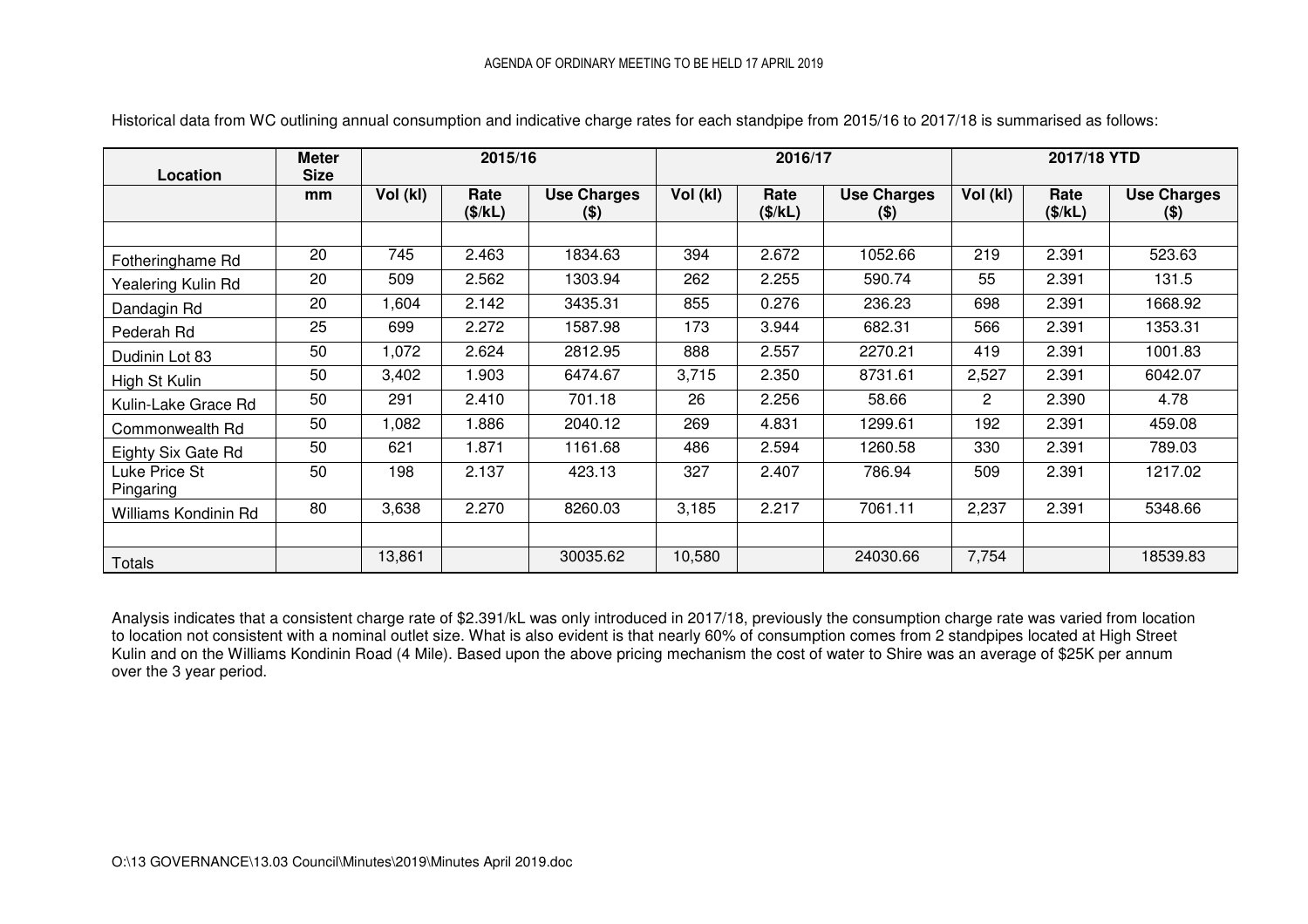Water Corporation are proposing to adjust their consumption charges based upon commercial rates for all standpipes greater than 25mm diameter. A<br>comparison of charges for the same consumption data based upon WC proposed u

| Location                | <b>Class</b><br><b>Step</b> | <b>Meter</b><br><b>Size</b> |                 |          | 2015/16 |                               |          | 2016/17 |                               |            | 2017/18 YTD |                               |
|-------------------------|-----------------------------|-----------------------------|-----------------|----------|---------|-------------------------------|----------|---------|-------------------------------|------------|-------------|-------------------------------|
|                         |                             | mm                          | Rate<br>(\$/kL) | Vol (kl) |         | <b>Use Charges</b><br>$($ \$) | Vol (kl) |         | <b>Use Charges</b><br>$($ \$) | Vol<br>(k) |             | <b>Use Charges</b><br>$($ \$) |
|                         |                             |                             |                 |          |         |                               |          |         |                               |            |             |                               |
| Fotheringhame Rd        | 1                           | 20                          | \$2.534         | 745      | \$      | 1,888                         | 394      | \$      | 998                           | 219        | \$          | 555                           |
| Yealering Kulin Rd      | 1                           | 20                          | \$2.534         | 509      | \$      | 1,290                         | 262      | \$      | 664                           | 55         | \$          | 139                           |
| Dandagin Rd             | 1                           | 20                          | \$2.534         | 1,604    | \$      | 4,065                         | 855      | \$      | 2,167                         | 698        | \$          | 1,769                         |
| Pederah Rd              | 1                           | 25                          | \$2.534         | 699      | \$      | 1,771                         | 173      | \$      | 438                           | 566        | \$          | 1,434                         |
| Dudinin Lot 83          | 15                          | 50                          | \$8.350         | 1,072    | \$      | 8,951                         | 888      | \$      | 7,415                         | 419        | \$          | 3,499                         |
| High St Kulin           | 15                          | 50                          | \$8.353         | 3,402    | \$      | 28,417                        | 3,715    | \$      | 31,031                        | 2,527      | \$          | 21,108                        |
| Kulin-Lake Grace Rd     | 9                           | 50                          | \$5.011         | 291      | \$      | 1,458                         | 26       | \$      | 130                           | 2          | \$          | 10 <sub>1</sub>               |
| Commonwealth Rd         | 9                           | 50                          | \$5.011         | 1,082    | \$      | 5,422                         | 269      | \$      | 1,348                         | 192        | \$          | 962                           |
| Eighty Six Gate Rd      | 9                           | 50                          | \$5.011         | 621      | \$      | 3,112                         | 486      | \$      | 2,435                         | 330        | \$          | 1,654                         |
| Luke Price St Pingaring | 15                          | 50                          | \$8.353         | 198      | \$      | 1,654                         | 327      | \$      | 2,731                         | 509        | \$          | 4,252                         |
| Williams Kondinin Rd    | 9                           | 50                          | \$5.011         | 3,638    | \$      | 18,230                        | 3,185    | \$      | 15,960                        | 2,237      | \$          | 11,210                        |
|                         |                             |                             |                 |          |         |                               |          |         |                               |            |             |                               |
| Totals                  |                             |                             |                 | 13,861   | \$      | 76,257                        | 10,580   | \$      | 65,319                        | 7,754      | \$          | 46,591                        |

Based upon the revised pricing mechanism the cost of water to Shire was an average of \$62K per annum over the 3 year period.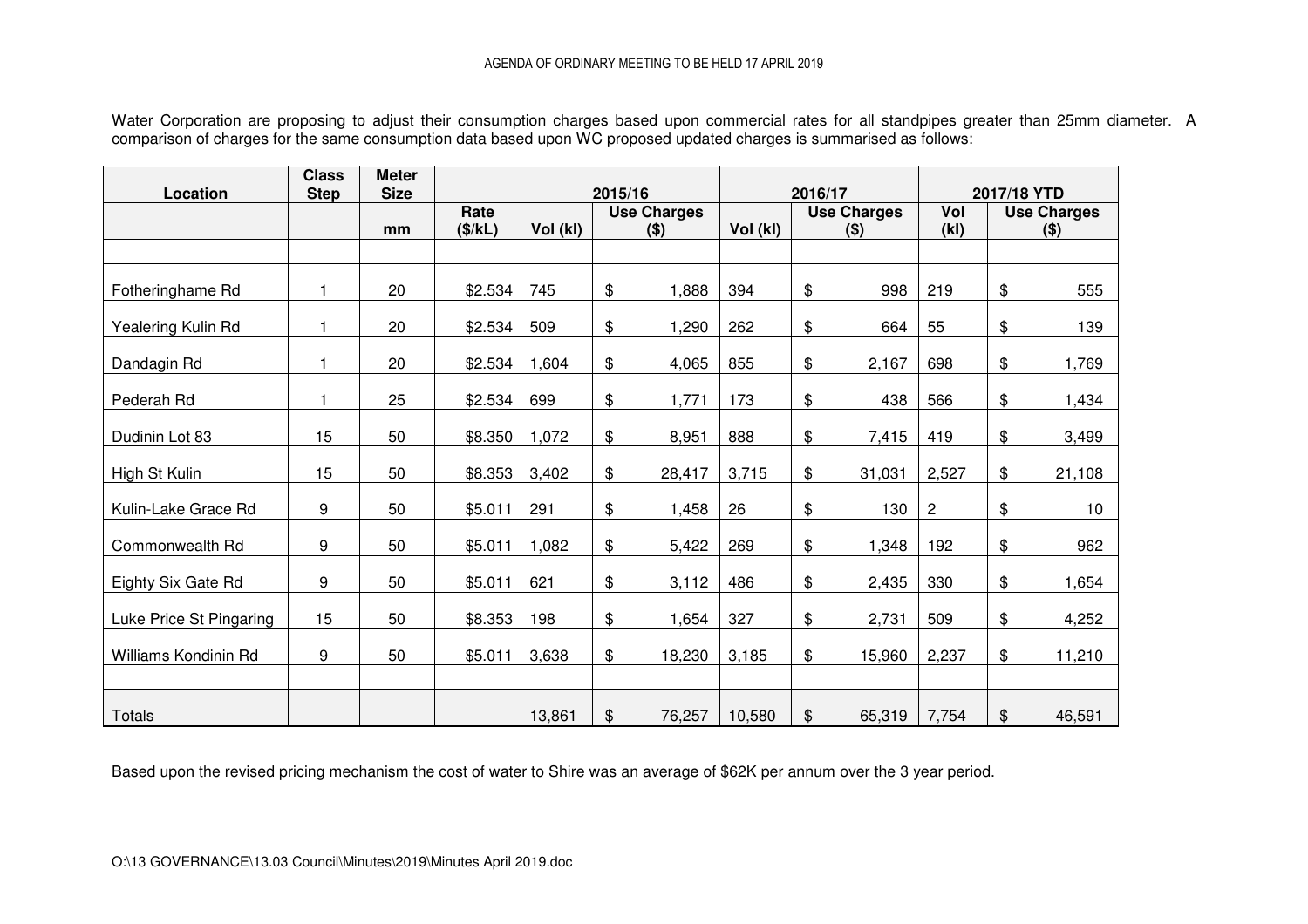| Location                | <b>Class</b><br><b>Step</b> | <b>Meter</b><br><b>Size</b> |                 |          | 2015/16 |                               |          | 2016/17 |                               |              | 2017/18 YTD |                               |
|-------------------------|-----------------------------|-----------------------------|-----------------|----------|---------|-------------------------------|----------|---------|-------------------------------|--------------|-------------|-------------------------------|
|                         |                             | mm                          | Rate<br>(\$/kL) | Vol (kl) |         | <b>Use Charges</b><br>$($ \$) | Vol (kl) |         | <b>Use Charges</b><br>$($ \$) | Vol<br>(k)   |             | <b>Use Charges</b><br>$($ \$) |
|                         |                             |                             |                 |          |         |                               |          |         |                               |              |             |                               |
| Fotheringhame Rd        | 1                           | 20-25                       | \$2.534         | 745      | \$      | 1,888                         | 394      | \$      | 998                           | 219          | \$          | 555                           |
| Yealering Kulin Rd      |                             | 20 25                       | \$2.534         | 509      | \$      | 1,290                         | 262      | \$      | 664                           | 55           | \$          | 139                           |
| Dandagin Rd             |                             | 20-25                       | \$2.534         | 1,604    | \$      | 4,065                         | 855      | \$      | 2,167                         | 698          | \$          | 1,769                         |
| Pederah Rd              |                             | 25                          | \$2.534         | 699      | \$      | 1,771                         | 173      | \$      | 438                           | 566          | \$          | 1,434                         |
| Dudinin Lot 83          | 15                          | 25                          | \$2.534         | 1,072    | \$      | 2,716                         | 888      | \$      | 2,250                         | 419          | \$          | 1,062                         |
| High St Kulin           | 15                          | 50                          | \$8.353         | 3,402    | \$      | 28,417                        | 3,715    | \$      | 31,031                        | 2,527        | \$          | 21,108                        |
| Kulin-Lake Grace Rd     | 1                           | 25                          | \$2.534         | 291      | \$      | 737                           | 26       | \$      | 66                            | $\mathbf{2}$ | \$          | 5                             |
| Commonwealth Rd         |                             | 25                          | \$2.534         | 1,082    | \$      | 2,742                         | 269      | \$      | 682                           | 192          | \$          | 487                           |
| Eighty Six Gate Rd      | 9                           | 50                          | \$5.011         | 621      | \$      | 3,112                         | 486      | \$      | 2,435                         | 330          | \$          | 1,654                         |
| Luke Price St Pingaring | 1                           | 25                          | \$2.534         | 198      | \$      | 502                           | 327      | \$      | 829                           | 509          | \$          | 1,290                         |
| Williams Kondinin Rd    | 9                           | 50                          | \$5.011         | 3,638    | \$      | 18,230                        | 3,185    | \$      | 15,960                        | 2,237        | \$          | 11,210                        |
| <b>Totals</b>           |                             |                             |                 | 13,861   | \$      | 65,470                        | 10,580   | \$      | 57,520                        | 7,754        | \$          | 40,712                        |

A comparison of charges for the same consumption data based upon infrastructure changes and updated proposed WC charges is summarised as follows:

A basic analysis of the consumption data indicates that under the new proposed pricing structure the Shire would be charged an average of \$62K per annum as opposed to the previous average of \$25K per annum. With modifications to existing infrastructure this would be an average of \$55K per annum. The challenge facing Council is to determine an appropriate fee charging structure that will provide adequate cost recovery.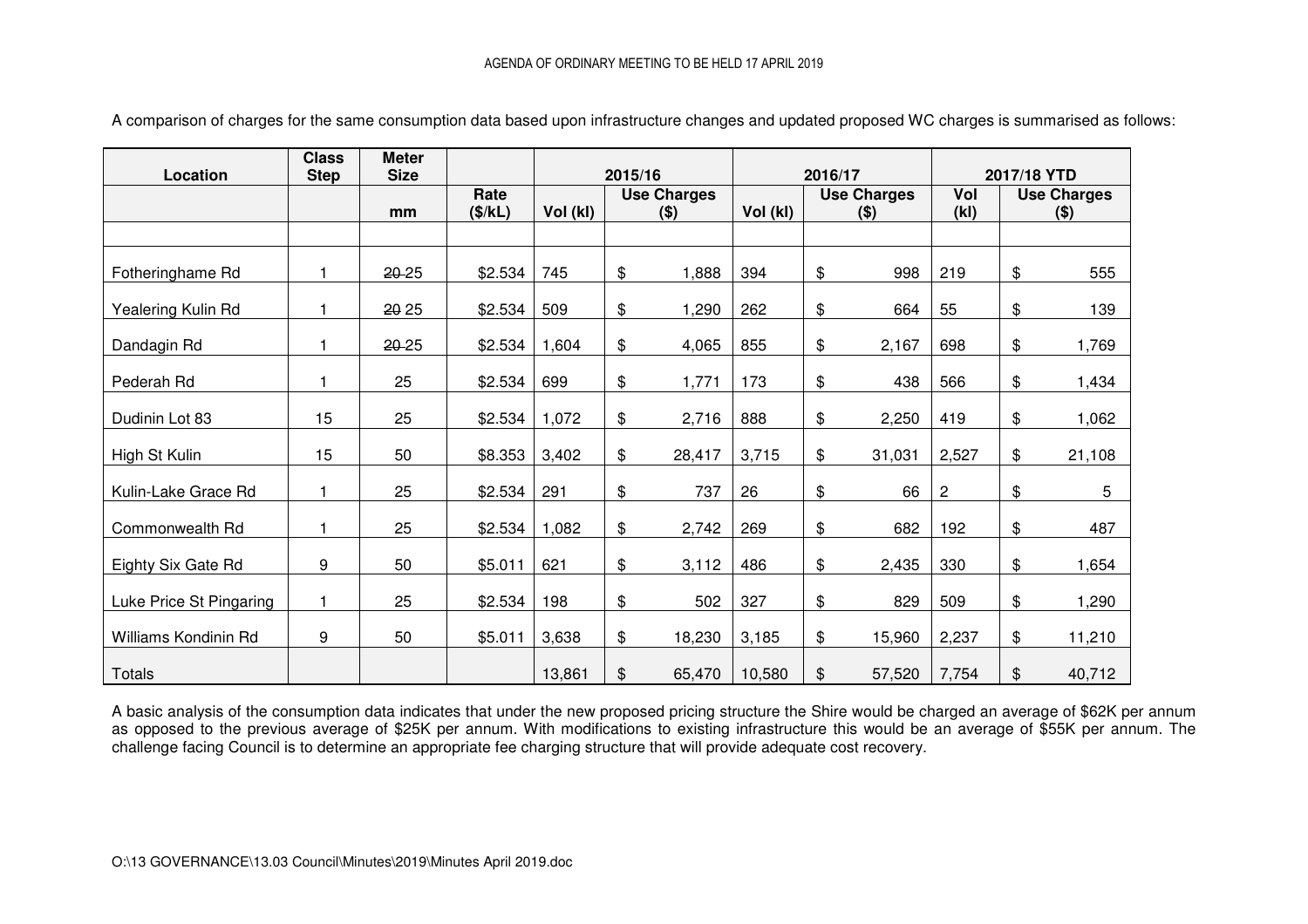If there was 100% cost recovery for usage – the Shire would still be left with the standpipe fee. The Shire is not in a position to pay for usage and fees as well, without significant rate increases. Based on prior usage – the annual usage bill could be \$60k before adding the \$15k service fee.

The following options have been developed as potential cost recovery mechanisms.

- 1. Water Corporation Rates
	- a. On charge same rates as Water Corporation.
	- b. Based upon Class Step classification as outlined by Water Corporation.
	- c. Standpipes that deliver greater instantaneous flow volumes and have historically high usage are priced accordingly.
	- d. Recoup an average of \$55K annually, which would be 100% of costs.

| Location                | <b>Class Step</b> | <b>Meter Size</b> | Rate    |
|-------------------------|-------------------|-------------------|---------|
|                         |                   | (mm)              | (\$/kL) |
| Fotheringhame Rd        |                   | 20-25             | \$2.534 |
| Yealering Kulin Rd      |                   | 20 25             | \$2.534 |
| Dandagin Rd             |                   | 20-25             | \$2.534 |
| Pederah Rd              |                   | 25                | \$2.534 |
| Dudinin Lot 83          |                   | 25                | \$2.534 |
| High St Kulin           | 15                | 50                | \$8.353 |
| Kulin-Lake Grace Rd     |                   | 25                | \$2.534 |
| Commonwealth Rd         |                   | 25                | \$2.534 |
| Eighty Six Gate Rd      | 9                 | 50                | \$5.011 |
| Luke Price St Pingaring |                   | 25                | \$2.534 |
| Williams Kondinin Rd    | 9                 | 50                | \$5.011 |

## 2. Farmlands Rate

- a. Charge a flat rate to all users similar to that which Water Corporation charge as "Farmlands Rate"
- b. \$2.543/kL
- c. Recoup an average of \$27K annually, which is approximately 50% of costs.
- 3. Consumption Rate
	- a. User pays stepped consumption rate.
	- b. Based upon Water Corporation tiered pricing structure for town based households in Kulin.
	- c. Based upon 2017/18 consumption data this would recoup approximately \$22K in comparison to costs of \$40K, however the data is only for 5,700kL as opposed to 7,700kL.

The proposed cost recovery method and fee and charge to be set is Option 1, with the proposed fees and charges to take effect 1 July 2018 following a period of public consultation.

Analysis of individual usage from standpipes in 2017/18 was undertaken. An overview of this analysis indicates:

- 33 of the 40 swipe card holders used less the 300kL.
- 7 swipe card holders used between 300 and 500kL.
- Only 2 swipe card holders use in excess of 500kL.
- The Shire used approximately 500kL in 2017/18.
- Total cost recovery would be \$22,504 less Shire costs \$1,491, which is \$21,014, this is similar to what WC charged the Shire in 2017/18, the timeframe for which the figures actually represent.
- WC comparative cost recovery would be \$40,803, this indicates that their cost recovery is not consistent with a user based volumetric consumption, like their normal property meters would be.

Currently there are approximately 40 swipe card holders. They do not pay a fee to hold these swipe cards. A nominal annual fee of \$250 for use of a swipe card is proposed to cover administrative costs. This fee is comparable to an annual farmlands Water Corporation meter fee. This would recover approximately \$10,000 per annum for the Shire in annual service charges.

Data analysis was based upon the 2017/18 usage data. It included data provided by WC and also the Shire's recorded standpipe swipe card data. As summary of this on standpipe basis is as follows: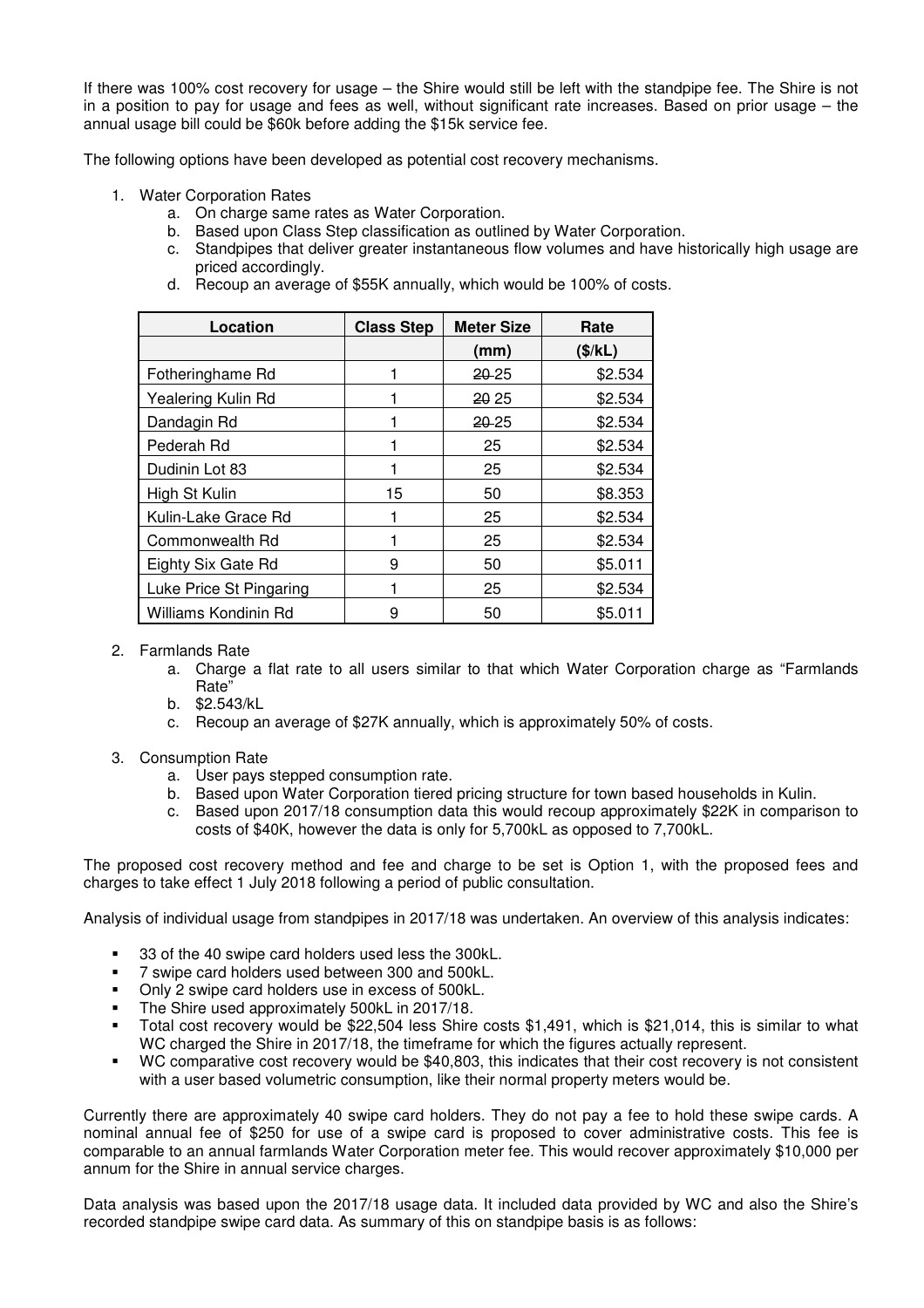| 2017/18                   |                | <b>Consumption Vol (kL)</b>  |
|---------------------------|----------------|------------------------------|
| <b>Standpipe Location</b> | <b>WC Data</b> | <b>Shire Swipe Card Data</b> |
| Fotheringhame Rd          | 219            | 76                           |
| Yealering Kulin Rd        | 55             | 40                           |
| Dandagin Rd               | 698            | 563                          |
| Pederah Rd                | 566            | 493                          |
| Dudinin Lot 83            | 419            | 349                          |
| High St Kulin             | 2,527          | 3,120                        |
| Kulin-Lake Grace Rd       | 2              | 20                           |
| Commonwealth Rd           | 192            | 42                           |
| Eighty Six Gate Rd        | 330            | 105                          |
| Luke Price St Pingaring   | 509            |                              |
| Williams Kondinin Rd      | 2,237          | 946                          |
| Totals                    | 7,754          | 5,755                        |

This indicates a reasonable difference of approximately 2,000kL across the course of 2017/18 between data sources.

| <b>Consumption</b> | Rate        | <b>Consumption Vol 17-18</b> |                 |        |  |
|--------------------|-------------|------------------------------|-----------------|--------|--|
| Range              | (\$/kL)     | (kL)                         | Use Charge (\$) |        |  |
| $<$ 300 $kL$       | 2.534       | 4070                         | \$              | 10,313 |  |
| 300kL - 500kL      | 5.270       | 808                          | \$              | 4,256  |  |
| $>$ 500 $k$ L      | \$<br>9.062 | 878                          | \$              | 7,952  |  |
| Total              |             | 5755                         | \$              | 22.521 |  |

# **COMMUNITY CONSULTATION:**

Water Corporation

Council via Concept Forum – November 2018, February 2019, March 2019.

## **WORKFORCE IMPLICATIONS:**

Often there is considerable time spent by the Works Manager when swipe card system malfunctions and liaison is required with system supplier. Administration time will be required to review swipe card data and issue invoices on a monthly or quarterly basis as required.

## **OFFICER'S RECOMMENDATION**

That Council:

- 1. endorse the water standpipe details as outlined in the following table, including
	- a. meter sizes
	- b. relevant Water Corporation "class step" classification
	- c. fee and charges for water consumption.

| Location                | <b>Class Step</b> | <b>Meter Size</b> | Fee and Charge |  |
|-------------------------|-------------------|-------------------|----------------|--|
|                         |                   | (mm)              | (\$/kL)        |  |
| Fotheringhame Rd        |                   | 20-25             | \$2.534        |  |
| Yealering Kulin Rd      |                   | 20 25             | \$2.534        |  |
| Dandagin Rd             |                   | 20-25             | \$2.534        |  |
| Pederah Rd              |                   | 25                | \$2.534        |  |
| Dudinin Lot 83          |                   | 25                | \$2.534        |  |
| High St Kulin           | 15                | 50                | \$8.353        |  |
| Kulin-Lake Grace Rd     |                   | 25                | \$2.534        |  |
| Commonwealth Rd         |                   | 25                | \$2.534        |  |
| Eighty Six Gate Rd      | 9                 | 50                | \$5.011        |  |
| Luke Price St Pingaring |                   | 25                | \$2.534        |  |
| Williams Kondinin Rd    | 9                 | 50                | \$5.011        |  |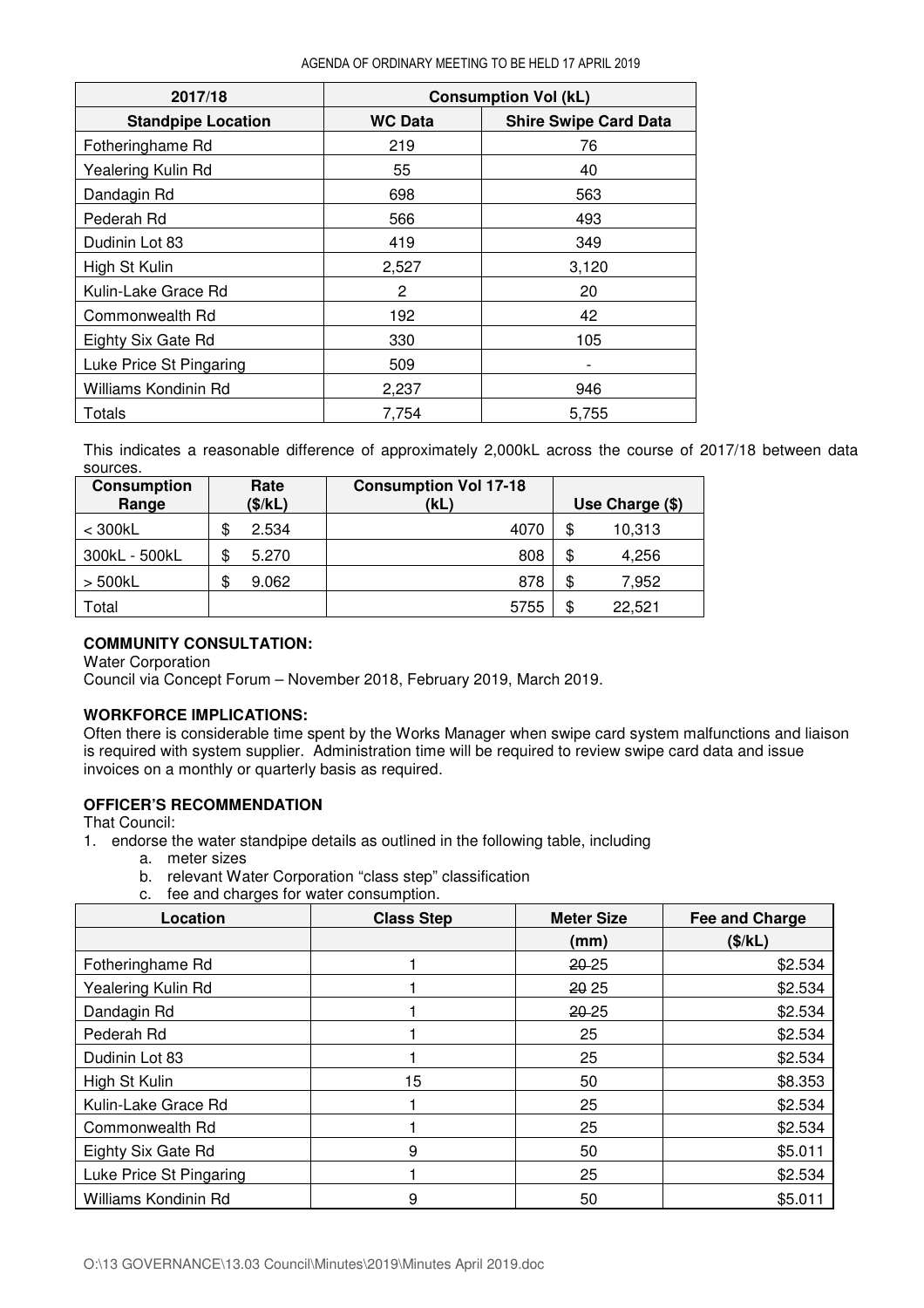- 2. Advertise the fee and charge to be implemented as part of the 2019/2020 budget.
- 3. Review fee and charge annually with respect to changes in Water Corporation charges relevant to each class step classification.
- 4. Charge an annual swipe card fee of \$250 per card to cover the costs of administration and maintenance of standpipes.

## **VOTING REQUIREMENTS:**

Absolute majority required setting a fee and charge.

## **08/0419**

**Moved Cr Duckworth Seconded Cr Smoker that Council**

- **1. Endorse the water standpipe details as outlined in the following table, including** 
	- **a. meter sizes**
	- **b. relevant Water Corporation "class step" classification**
	- **c. fee and charges for water consumption**

| Location                       | <b>Class Step</b> | <b>Meter Size</b> | Fee and Charge |
|--------------------------------|-------------------|-------------------|----------------|
|                                |                   | (mm)              | (\$/kL)        |
| <b>Fotheringhame Rd</b>        |                   | $-20.25$          | \$2.534        |
| <b>Yealering Kulin Rd</b>      |                   | $-20.25$          | \$2.534        |
| Dandagin Rd                    |                   | $-20.25$          | \$2.534        |
| Pederah Rd                     |                   | 25                | \$2.534        |
| <b>Dudinin Lot 83</b>          |                   | 25                | \$2.534        |
| <b>High St Kulin</b>           | 15                | 50                | \$8.353        |
| Kulin-Lake Grace Rd            |                   | 25                | \$2.534        |
| <b>Commonwealth Rd</b>         |                   | 25                | \$2.534        |
| <b>Eighty Six Gate Rd</b>      | 9                 | 50                | \$5.011        |
| <b>Luke Price St Pingaring</b> |                   | 25                | \$2.534        |
| <b>Williams Kondinin Rd</b>    | 9                 | 50                | \$5.011        |

**2. Advertise the fee and charge to be implemented as part of the 2019/2020 budget.** 

**3. Review fee and charge annually with respect to changes in Water Corporation charges relevant to each class step classification.** 

> **Carried by Absolute Majority Cr Taylor Cr Varone & Cr Bowey voted against the motion**

*Motion changed from officer's recommendation (removal of point 4) as Council happy with existing \$25 charge for standpipe cards.* 

# **6.4 Development Application – Proposed Change of Use of Existing Commercial Building on Lot 34 (No.51) Johnston Street, Kulin from 'Shop' to 'Restaurant / Café'**

| <b>APPLICANT:</b> | Ms Amy Parnell under the authority of Kulbiz Pty Ltd (Landowner)   |  |  |
|-------------------|--------------------------------------------------------------------|--|--|
| <b>FILE REF:</b>  | 18.05                                                              |  |  |
| <b>AUTHOR:</b>    | Mr Joe Douglas - Consultant Town Planner (Exurban Rural & Regional |  |  |
|                   | Planning)                                                          |  |  |

#### **SUMMARY**

This report recommends that a development application submitted by Ms Amy Parnell under the authority of Kulbiz Pty Ltd (Landowner) to change the current approved use of an existing commercial building on Lot 34 (No.51) Johnston Street, Kulin from 'shop' to 'restaurant / café', including a number of associated improvements, be approved subject to conditions.

#### **BACKGROUND**

The applicant is seeking Council's development approval to change the current approved use of an existing commercial building on Lot 34 (No.51) Johnston Street, Kulin from 'shop' to 'restaurant / café'.

Under the terms of the application the building will be refurbished both internally and externally to create a 47.12m<sup>2</sup> indoor dining area, commercial kitchen and associated facilities as well as a 32m<sup>2</sup> alfresco-style dining area underneath an existing patio area adjacent to the land's Johnston Street frontage. New steel roof cladding, external painting and a minor structural addition at the rear of the building to create a universal access toilet are also proposed.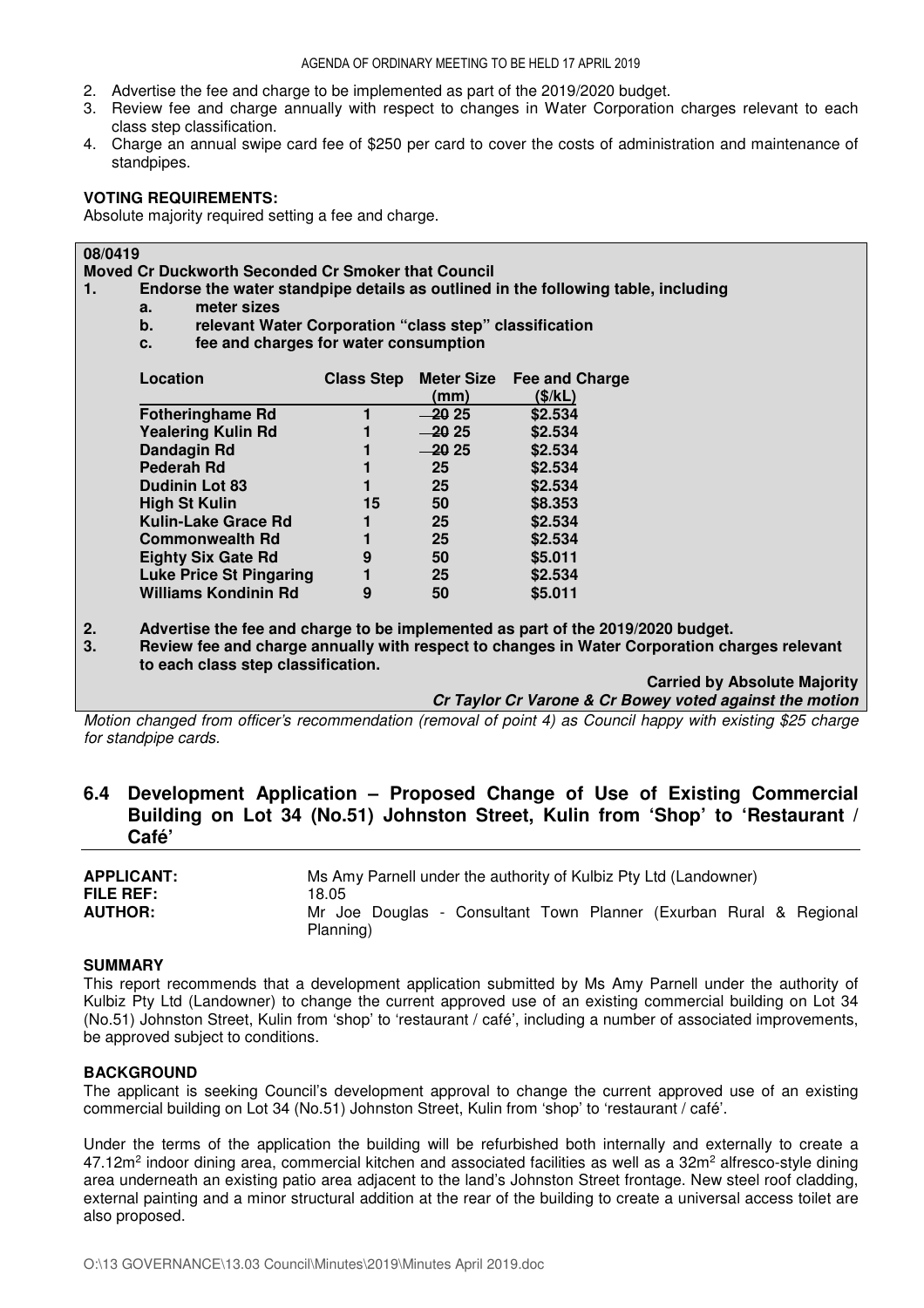The proposed 'restaurant / café' will accommodate up to thirty (30) patrons at any one time from 8:00am to 5:00pm Monday to Saturday and will be operated on a full-time basis by the applicant with the assistance of one (1) full-time casual employee. A full copy of the application, including various supporting information and plans, is provided in Attachment 1.

Lot 34 is located centrally in the Kulin townsite's designated commercial precinct and comprises a total area of approximately 506m<sup>2</sup>. The land is served by power, water, reticulated sewerage and telecommunication infrastructure and has direct frontage to Johnston Street along its eastern boundary and an unsealed public right-of-way along its rear boundary to the west. All vehicle access to/from the land is via the public right-of-way at the rear (i.e. no vehicle access is provided along the land's Johnston Street frontage).



*Location & Lot Configuration Plan (Source: Landgate)* 

Lot 34 has been developed and used for a variety of purposes over many years and contains an older style commercial building located along the land's Johnston Street frontage comprising a total gross floor area of approximately 96m<sup>2</sup>.

Council should note the existing building on Lot 34 has not been identified as being of cultural heritage significance however it forms part of the 'Kulin Mainstreet Precinct' which is designated in the Shire's Municipal Heritage Inventory as being a 'Category 3' place of heritage significance worthy of recognition and protection under the Shire of Kulin Local Planning Scheme No.2 (LPS2).

Notwithstanding this classification, Council should note the 'Kulin Mainstreet Precinct' has not been included in a Heritage List adopted under LPS2 or the State Heritage Register. As such there are no statutory controls that can be applied by Council or the Heritage Council of Western Australia to facilitate the long term retention and conservation of the Precinct or any existing buildings contained within.

Existing adjoining and other nearby land uses include:

- A shop, motel and hotel to the north with a variety of other established commercial uses beyond;
- A shop immediately south with low density residential development beyond;
- A public right-of-way immediately west with a mix of commercial and low density residential development beyond; and
- The Johnston Street road reserve immediately east with a large public parking area, public open space and an operational railway reserve beyond.

#### **COMMENT**

Lot 34 is classified 'Commercial' zone under the Shire of Kulin Local Planning Scheme No.2 (LPS2).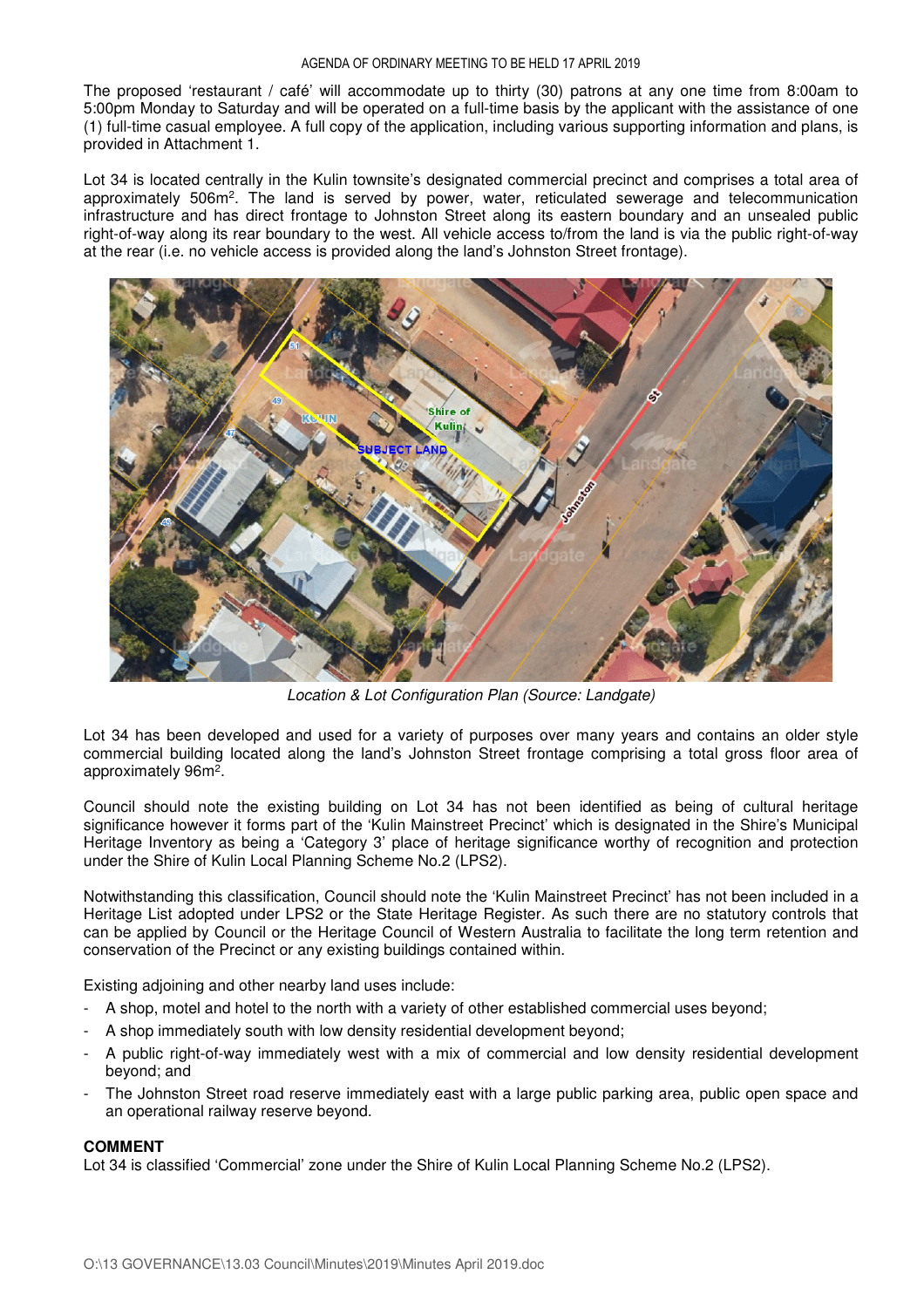

*Current Zoning Plan (Source: Shire of Kulin Local Planning Scheme No.2)* 

The key objectives of the land's 'Commercial' zoning classification are as follows:

- i) To provide for a variety of service, retail, office and entertainment uses;
- ii) To maintain a compact and accessible centre;
- iii) To centralise commercial and service functions;
- iv) To maintain safety and efficiency of traffic flows and provide for adequate facilities for the parking and circulation of vehicles;
- v) To preclude the storage of bulky and unsightly goods where they may be in public view;
- vi) To maintain the compatibility with the general streetscape of all new buildings in terms of scale, height, style, materials, street alignment and design of facades;
- vii) To provide sheltered places for pedestrians.
- viii) To restrict industrial type uses to service or low impact, labour intensive industries that relate to the commercial and service functions of the zone;
- ix) To restrict the development of uses which attract large volumes of truck traffic; and
- x) To provide for residential uses only where such uses are combined with a commercial use (e.g. hotel) or where the residential uses occupy a floor level where it is impracticable or inappropriate to establish a shop or office.

Lot 34 is also designated in LPS2 as being located within a 'Special Design Area', the future development of which is required to be consistent with the following objectives:

- i) To improve the general appearance and image of the town centre;
- ii) To preserve and enhance the heritage character of the town centre;
- iii) To cater for convenient, shaded and safe pedestrian areas;
- iv) To ensure that town centre traffic and vehicular parking are efficiently and safely catered for;
- v) To provide suitable landscaping to enhance the appearance of the town centre and provide shading of pedestrian and vehicle parking areas; and
- vi) To provide for tourist information and other facilities considered necessary by the local government.

Under the terms of the Zoning Table in LPS2 the development and/or use of any land classified 'Commercial' zone for the purposes of a 'restaurant / café' is listed as being a permitted (i.e. 'P') use if it complies with all relevant development standards and requirements.

Assessment of the application for Lot 34 in the context of the specific objectives and standards of the Shire's local planning framework including LPS2 and the Deemed Provisions of the *Planning and Development (Local Planning Schemes) Regulations 2015* has confirmed the proposal is compliant with the following requirements:

- Land use suitability and compatibility;
- Boundary setbacks for fire safety purposes;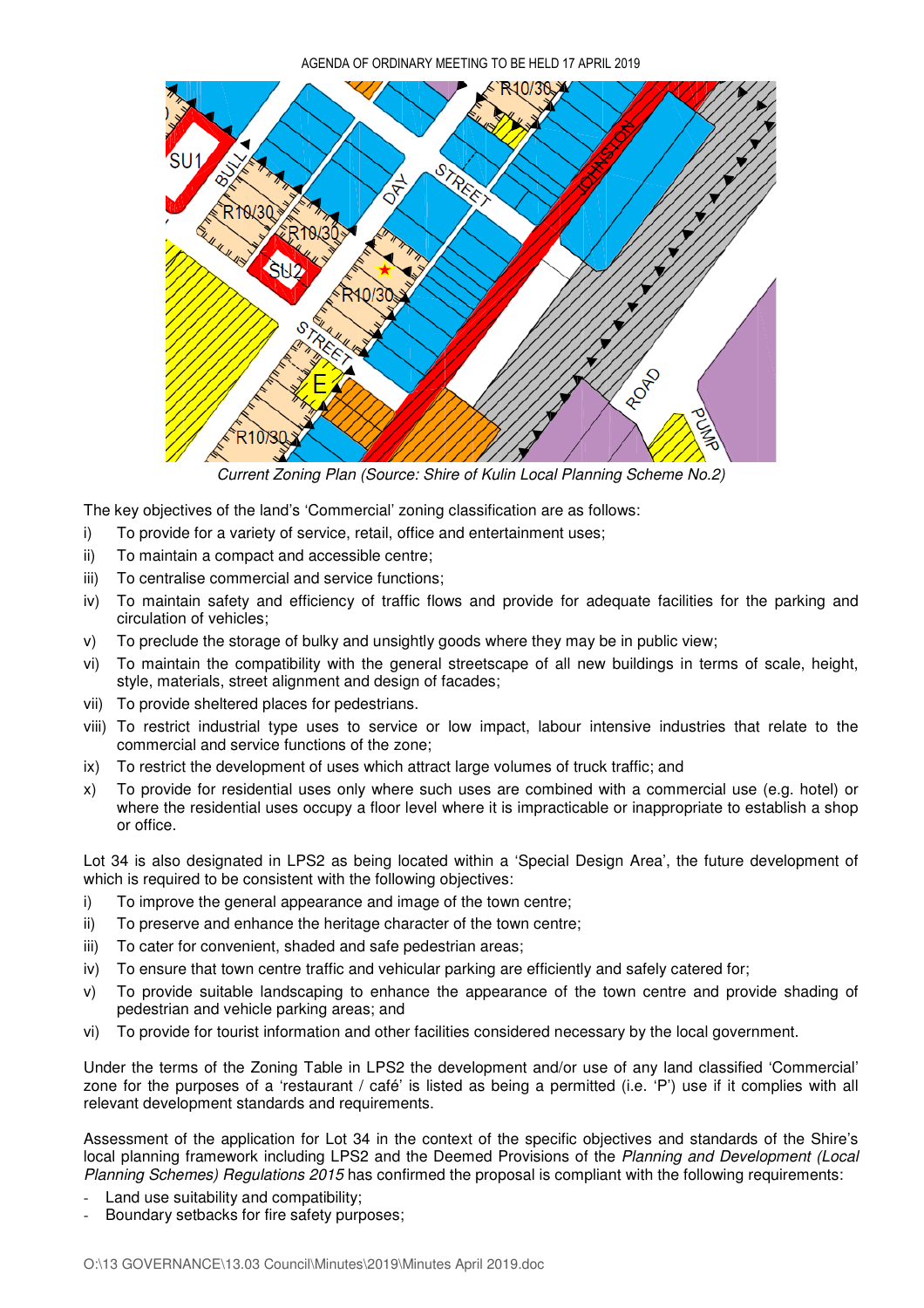- Visual amenity including streetscape and heritage character;
- Loading dock size and location;
- Landscaping.

Notwithstanding the above conclusion it should be noted the proposal does not comply with the following standards, the proposed variations to which require Council's formal consideration and approval:

On-Site Parking

Table 3 of LPS2 requires one (1) on-site parking bay to be provided for every 10m<sup>2</sup> of gross floor area for any proposed new 'restaurant / café' use or one (1) bay for every 4 seats / patrons, whichever is the greater. In this case, having regard for the gross floor area of the proposed use (i.e. 79.12m<sup>2</sup>) and the intention to accommodate up to 30 patrons at any one time, a total of eight (8) on-site parking bays is required to be provided under both scenarios.

Under the terms of the application no on-site parking bays are proposed. This can be attributed to the property not having sufficient width to accommodate vehicle parking and the associated accessways at the rear in accordance with the relevant Australian Standards (i.e. the lot is only 10 metres wide and needs to have a minimum width of 11.5 metres to allow for the provision of suitably dimensioned vehicle accessways and parking bays to permit the passage of vehicles to and from the land in a forward gear).

Despite the proposal's non-compliance with the on-site parking requirements of LPS2, Council has sufficient discretion to still approve the application pursuant to the powers afforded by clause 32 of LPS2 given:

- a) the subject land's limited size, historical development and usage and the inability to provide any additional on-site parking without potentially compromising vehicle and pedestrian safety along the land's Johnston Street frontage by allowing one way access across the pedestrian pathway into or out of the property to facilitate the passage of vehicles in a forward gear;
- b) the significant amount of public parking currently available along Johnston Street;
- c) the fact the public parking areas referred to in point ii) above were constructed for the specific purpose of accommodating any additional parking demand generated by existing businesses in the Kulin town centre area; and
- d) the limited potential for conflict with the continued operation of other existing approved commercial uses in the town centre area in terms of the shared use of public parking facilities currently available.

Council should note it does have the ability under clause 31(12)(3) of LPS2 to require the applicant to make a cash payment to the Shire in lieu of the providing the total number of on-site parking bays required. Any cashin-lieu payment required to be made must not be less than the total estimated cost to the applicant of providing and constructing the eight (8) on-site parking bays required by LPS2 plus the estimated value of that portion of Lot 34 which would have been occupied by these parking bays had they been provided.

Despite Council's ability to require the applicant to make a cash-in-lieu payment for the on-site parking shortfall likely to arise from the proposed use of Lot 34, it should be noted it has typically not done so when granting approval to other commercial land uses in the past due to concerns regarding the commercial viability of new business ventures burdened by significant upfront costs and the fact it could prove to be a major disincentive to their establishment in the Kulin townsite and the Shire more generally. Given the applicant's inability to provide on-site parking and all associated vehicle accessways due to the subject land's limited width and the availability of other off street parking facilities to accommodate the parking demand likely to be generated by the proposed use, it is recommended Council exercise the discretion afforded to it by clauses 31(12)(4) and 32 of LPS2 and not require the provision of any on-site parking or a cash-in-lieu payment for the parking shortfall.

ii) Service Vehicle Access

Clause 31(3)(2) of LPS2 requires the provision of accessways for any new development on 'Commercial' zoned land to be sufficient in size to wholly contain delivery vehicles on-site and to permit the passage of such vehicles to and from the street in a forward gear.

For the reasons cited previously above the applicant is unable to comply with this requirement. Notwithstanding this fact it is understood only light vehicles will use the rear portion of the site for delivery and maintenance purposes and that any larger service vehicles required to attend the site, on what is expected to be an infrequent basis, will use the designated parking areas along the land's Johnston Street frontage. These arrangements are consistent with the operation of other existing commercial uses in the Kulin town centre area which have not given rise to any known safety issues or concerns. As such it is recommended Council waive the requirements of clause 31(3)(2) of LPS2 as it applies to service vehicle access to/from the subject land.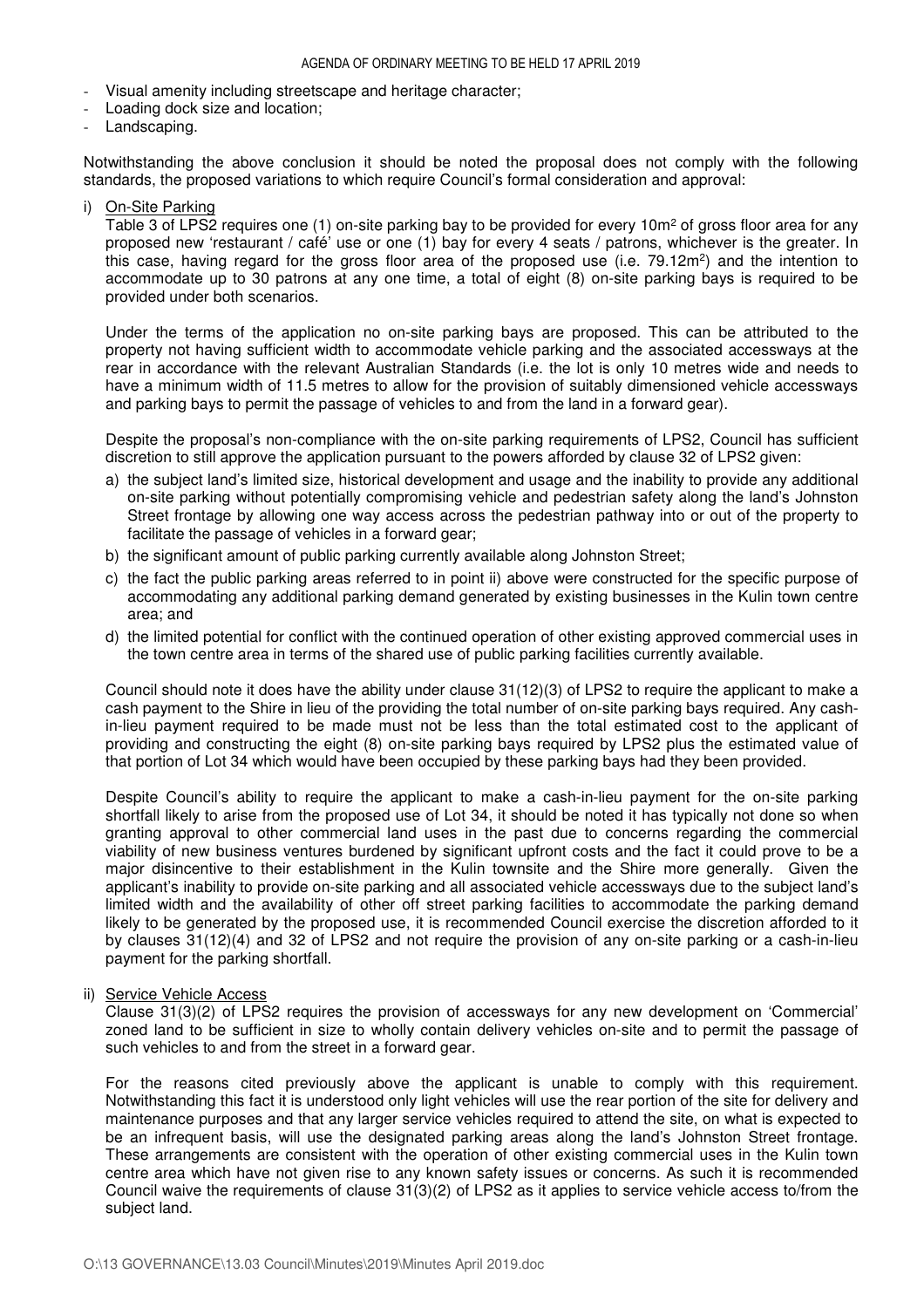Given the requirement for development approval for the proposed development and use of Lot 34 for the intended purpose and the applicant's intention to re-clad the roof of the existing building on the land, there is scope for Council to also consider and address issues associated with stormwater drainage management. It is understood from discussion with the Shire's Manager of Works during assessment of the application that a significant amount of stormwater from this and other commercial properties in the Kulin town centre area is being directed towards the Johnston Street road reserve area and causing minor flooding during extreme storm events.

Given the proposal to re-clad the roof of the existing building it is recommended Council require the applicant, as a condition of any development approval issued, to install new gutters and downpipes and configure these improvements so all stormwater drainage from the roof of the building is directed to a suitable capacity rainwater tank located at the rear of the property. The water collected in the tank could then be re-used to maintain the proposed new landscaping and help reduce the amount of water discharged directly into the Johnston Street road reserve area thereby alleviating some of the flooding currently being experienced.

In light of all the above it is concluded the proposal for Lot 34 is consistent with the objectives of the land's current 'Commercial' zoning and 'Special Design Area' classifications in LPS2 and unlikely to have any negative impacts on the general amenity, character, functionality and safety of the immediate locality despite being noncompliant with a number of key elements of the Shire's local planning framework. As such it is recommended Council exercise its discretion and grant conditional approval to the application to ensure the development proceeds in accordance with the information and plans submitted in support of the proposal and the relevant applicable elements of the Shire's local planning framework.

#### **STATUTORY ENVIRONMENT**

- Planning and Development Act 2005 (as amended)
- Planning and Development (Local Planning Schemes) Regulations 2015
- Shire of Kulin Local Planning Scheme No.2

#### **POLICY IMPLICATIONS**

Nil

## **COMMUNITY CONSULTATION**

Not required or deemed necessary. The application was however the subject of discussion with the applicant and the Shire's Manager of Works and Environmental Health Officer.

#### **FINANCIAL IMPLICATIONS**

There are no known financial implications in relation to this item. It is understood all costs associated with the proposal will be met by the landowner and applicant.

#### **STRATEGIC IMPLICATIONS**

The proposal for Lot 34 is considered to be consistent with the aims and objectives of the Shire's Strategic Community Plan 2013-2023 as it applies to the following:

- Economic
	- *Actively support, develop and attract local and new businesses and new services to Kulin*

## **RECOMMENDATION**

That Council **APPROVE** the development application submitted by Ms Amy Parnell under the authority of Kulbiz Pty Ltd (Landowner) to change the current approved use of the existing commercial building on Lot 34 (No.51) Johnston Street, Kulin from 'shop' to 'restaurant / café', including a number of associated improvements, subject to the following conditions and advice notes:

#### **Conditions**

- 1. The proposed development shall be undertaken in a manner consistent with the information and plans submitted in support of the application subject to any modifications required as a consequence of any condition/s of this approval or otherwise approved by Council.
- 2. The proposed development shall be substantially commenced within a period of two (2) years from the date of this approval. If the proposed development is not substantially commenced within this period this approval shall lapse and be of no further effect. Where an approval has so lapsed, the proposed development shall not be carried out without the further approval of Council having first being sought and obtained.
- 3. A maximum of thirty (30) patrons are permitted to be accommodated in the proposed 'restaurant/café' at any one time unless otherwise approved by Council.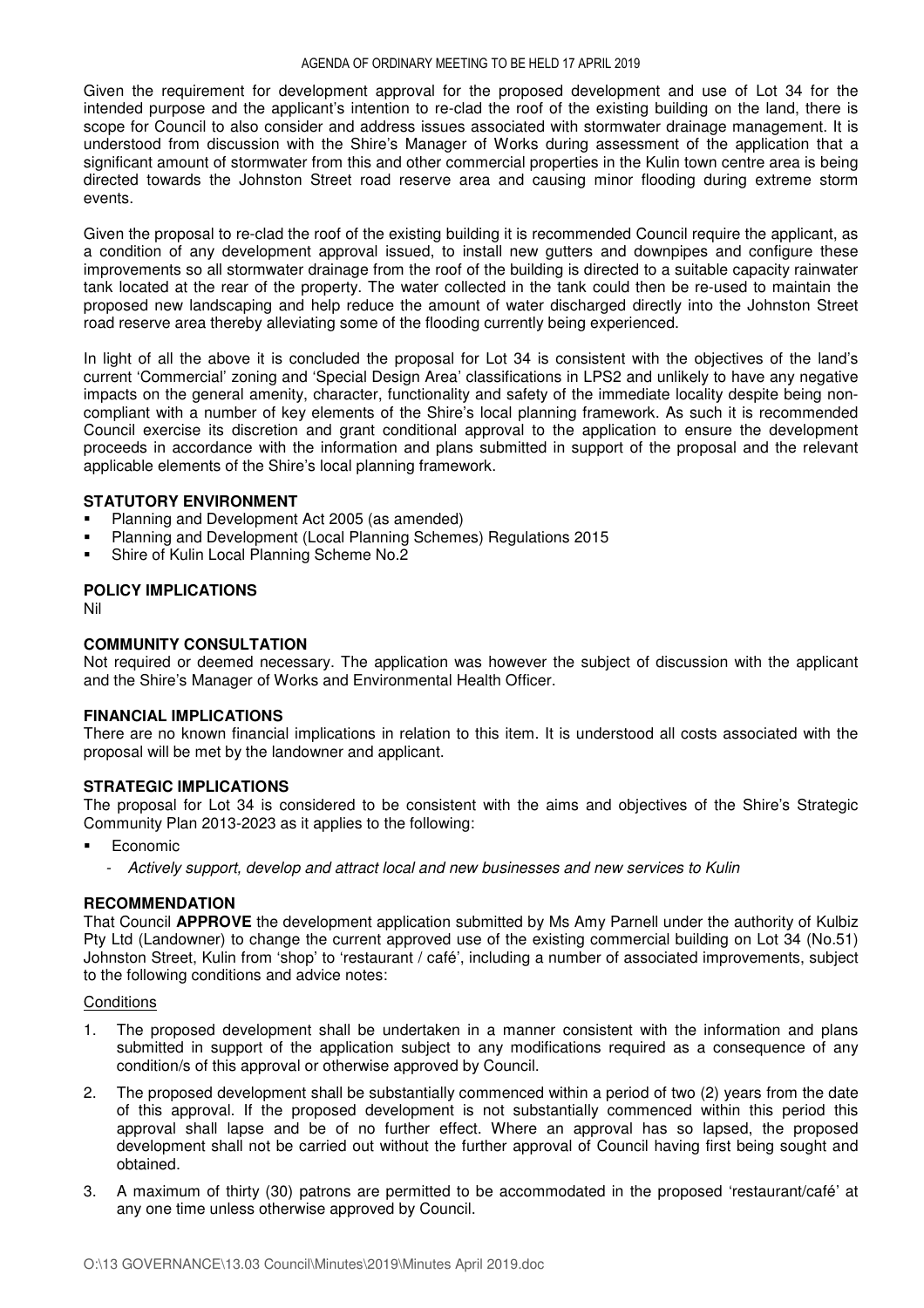- 4. The use of any portion of the Johnston Street road reserve area, specifically the pedestrian pathway located immediately adjacent to the land's front boundary, for the purposes of outdoor dining is not permitted without the further approval of Council.
- 5. All proposed landscaping shall be installed on the land within six (6) months from the date of issuance of this approval and maintained thereafter to the specifications and satisfaction of the Shire's Chief Executive Officer.
- 6. When re-cladding the roof of the existing building on the land the landowner / applicant shall install new gutters and downpipes and configure these improvements so all stormwater drainage from the roof of the building is directed to a suitable capacity rainwater storage tank located at the rear of the property. The discharge of stormwater from the roof of the building to any portion of the Johnston Street road reserve area is not permitted.
- 7. The proposed external upgrades to the existing commercial building on the land, including the new universal access toilet addition at the rear, shall be constructed using new materials only. The materials used on the external surfaces of the toilet addition shall match the external surfaces of the existing building and be painted using the same colour.
- 8. Any floodlights / security lights that need to be installed are not to be positioned or operated in such manner as to cause the light source to be directly visible to the travelling public or adjoining properties or cause annoyance to the surrounding area.
- 9. A suitable bin store area shall be provided at the rear of the existing commercial building on the land to the specifications and satisfaction of the Shire's Chief Executive Officer and in accordance with the following requirements:
	- i) A tap connected to an adequate water supply shall be provided within or immediately adjacent to the bin store area for general cleaning / maintenance purposes;
	- ii) The floor of the bin store area shall comprise a smooth, non-slip, impervious floor evenly graded and adequately drained to the sewer;
	- iii) The bin store shall comprise smooth, impervious walls with a minimum height of 1.5 metres above the natural ground level; and
	- iv) The bin store shall be of a suitable size to adequately contain all receptacles and allow easy access for their removal.
- 10. All waste generated by the proposed use shall be managed and disposed of to the specifications and satisfaction of the Shire's Chief Executive Officer.
- 11. No signs or hoardings are to be erected in relation to the proposed use without the separate development approval of Council unless such signs or hoardings are listed in the Shire of Kulin Local Planning Scheme No.2 as being exempt from the need for approval.

#### Advice Notes

- 1. Should the landowner / applicant wish to amend the proposal in any way, including any conditions of this approval, a further application for development approval is required to be prepared and submitted to the Shire for Council's consideration and determination pursuant to the requirements of clause 77 of the Deemed Provisions of the *Planning and Development (Local Planning Schemes) Regulations 2015*.
- 2. This approval is not an authority to ignore any constraint to development on the land which may exist through contract or on title, such as an easement or restrictive covenant. It is the responsibility of the applicant and landowner and not the Shire to investigate any such constraints before commencing development. This approval will not necessarily have regard to any such constraint to development, regardless of whether or not it has been drawn to the Shire's attention.
- 3. This is a development approval of the Shire of Kulin under its Local Planning Scheme No.2. It is not a building permit or an approval to commence or carry out development under any other law. It is the responsibility of the landowner / applicant to obtain any other necessary approvals, consents, permits and licenses required under any other law, and to commence and carry out development in accordance with all relevant laws.
- 4. In accordance with the *Building Act 2011* and *Building Regulations 2012*, suitable demolition and/or building permit applications must be submitted to and approved by the Shire's Building Surveyor prior to the commencement of any demolition, construction or earthworks on the land.
- 5. All proposed building works are required to comply in all respects with the National Construction Code of Australia. Plans and specifications which reflect these requirements are required to be submitted with the building permit application.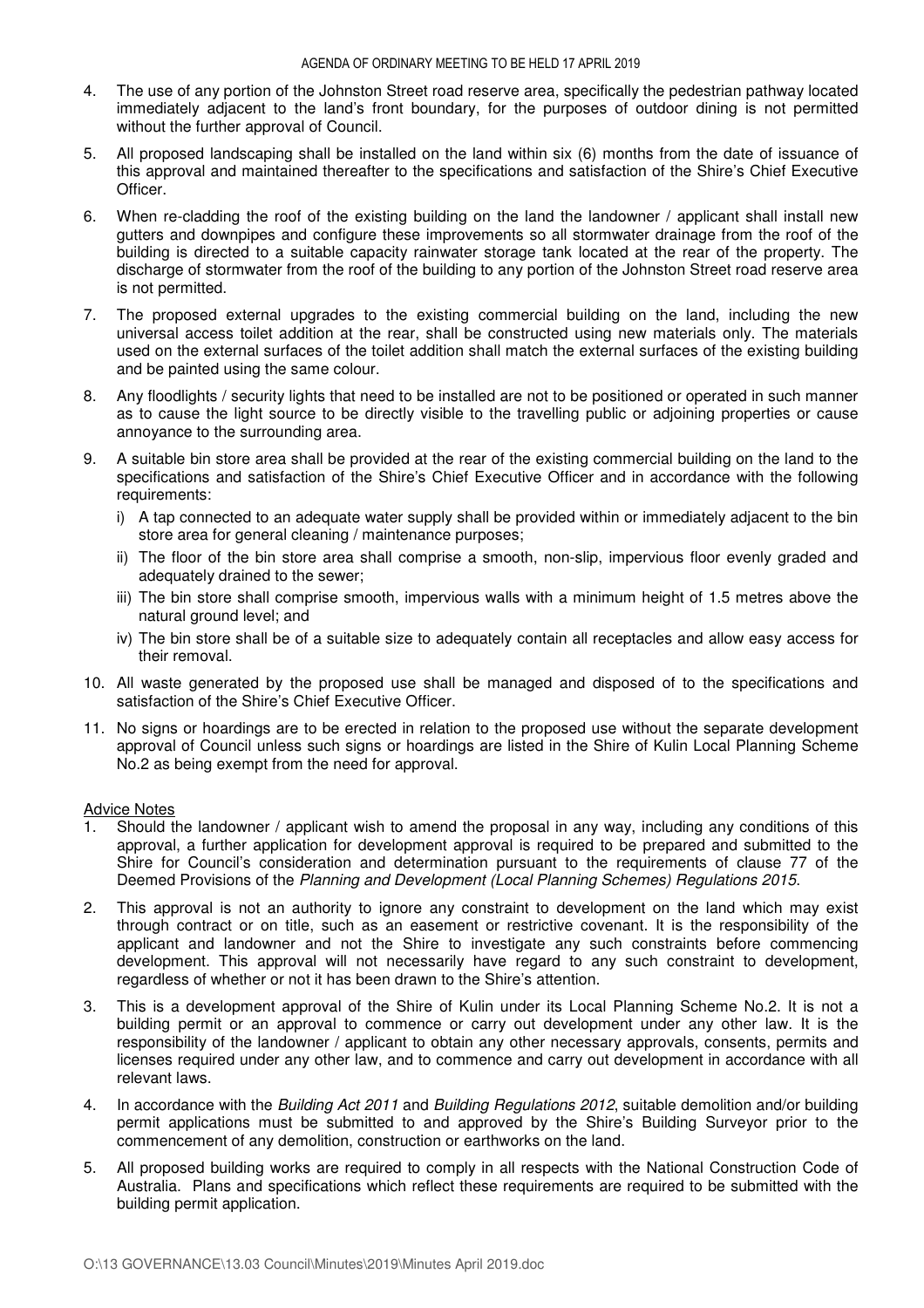- 6. The landowner and applicant are reminded of their obligation to ensure compliance with the specific standards and requirements of the *Health (Miscellaneous Provisions) Act 1911* and all associated regulations including the *Health (Public Buildings) Regulations 1992* and *Shire of Kulin Health Local Law 2016* (as amended).
- 7. The proposed 'restaurant/café' shall comply in all respects with the *Food Act 2008* and operate only once notification and registration of the food business has been received and approved by the Shire's Environmental Health Officer, and a Certificate of Registration and Notification has been granted.
- 8. The proposed 'restaurant/café' shall comply in all respects with the specific standards and requirements of the *Australia New Zealand Food Standards Code*, and in particular Chapter 3: Food Safety Standards (Australia only).
- 9. The final internal layout plan, elevations and surface coverings for the proposed commercial kitchen in the existing building on the land are subject to final approval by the Shire's Environmental Health Officer and Building Surveyor.
- 10. The noise generated by any activities on-site including machinery motors or vehicles shall not exceed the levels as set out under the *Environmental (Noise) Regulations 1997*.
- 11. Failure to comply with any of the conditions of this development approval constitutes an offence under the provisions of the *Planning and Development Act 2005* and the Shire of Kulin Local Planning Scheme No.2 and may result in legal action being initiated by the local government.
- 12. If the landowner or applicant is aggrieved by this determination there is a right of review by the State Administrative Tribunal in accordance with the *Planning and Development Act 2005* Part 14. An application must be submitted within 28 days of the determination.

#### **VOTING REQUIREMENTS**

Simple majority required.

#### **09/0419**

**Moved Cr McInnes Seconded Cr Lucchesi that Council approve the development application submitted by Ms Amy Parnell under the authority of Kulbiz Pty Ltd (Landowner) to change the current approved use of the existing commercial building on Lot 34 (No.51) Johnston Street, Kulin from 'shop' to 'restaurant / café', including a number of associated improvements, subject to the following conditions and advice notes:** 

# **Conditions**

- **1. The proposed development shall be undertaken in a manner consistent with the information and plans submitted in support of the application subject to any modifications required as a consequence of any condition/s of this approval or otherwise approved by Council.**
- **2. The proposed development shall be substantially commenced within a period of two (2) years from the date of this approval. If the proposed development is not substantially commenced within this period this approval shall lapse and be of no further effect. Where an approval has so lapsed, the proposed development shall not be carried out without the further approval of Council having first being sought and obtained.**
- **3. A maximum of thirty (30) patrons are permitted to be accommodated in the proposed 'restaurant/café' at any one time unless otherwise approved by Council.**
- **4. The use of any portion of the Johnston Street road reserve area, specifically the pedestrian pathway located immediately adjacent to the land's front boundary, for the purposes of outdoor dining is not permitted without the further approval of Council.**
- **5. All proposed landscaping shall be installed on the land within six (6) months from the date of issuance of this approval and maintained thereafter to the specifications and satisfaction of the Shire's Chief Executive Officer.**
- **6. When re-cladding the roof of the existing building on the land the landowner / applicant shall install new gutters and downpipes and configure these improvements so all stormwater drainage from the roof of the building is directed to a suitable capacity rainwater storage tank located at the rear of the property. The discharge of stormwater from the roof of the building to any portion of the Johnston Street road reserve area is not permitted.**
- **7. The proposed external upgrades to the existing commercial building on the land, including the new universal access toilet addition at the rear, shall be constructed using new materials only. The materials used on the external surfaces of the toilet addition shall match the external surfaces of the existing building and be painted using the same colour.**
- **8. Any floodlights / security lights that need to be installed are not to be positioned or operated in such manner as to cause the light source to be directly visible to the travelling public or adjoining properties or cause annoyance to the surrounding area.**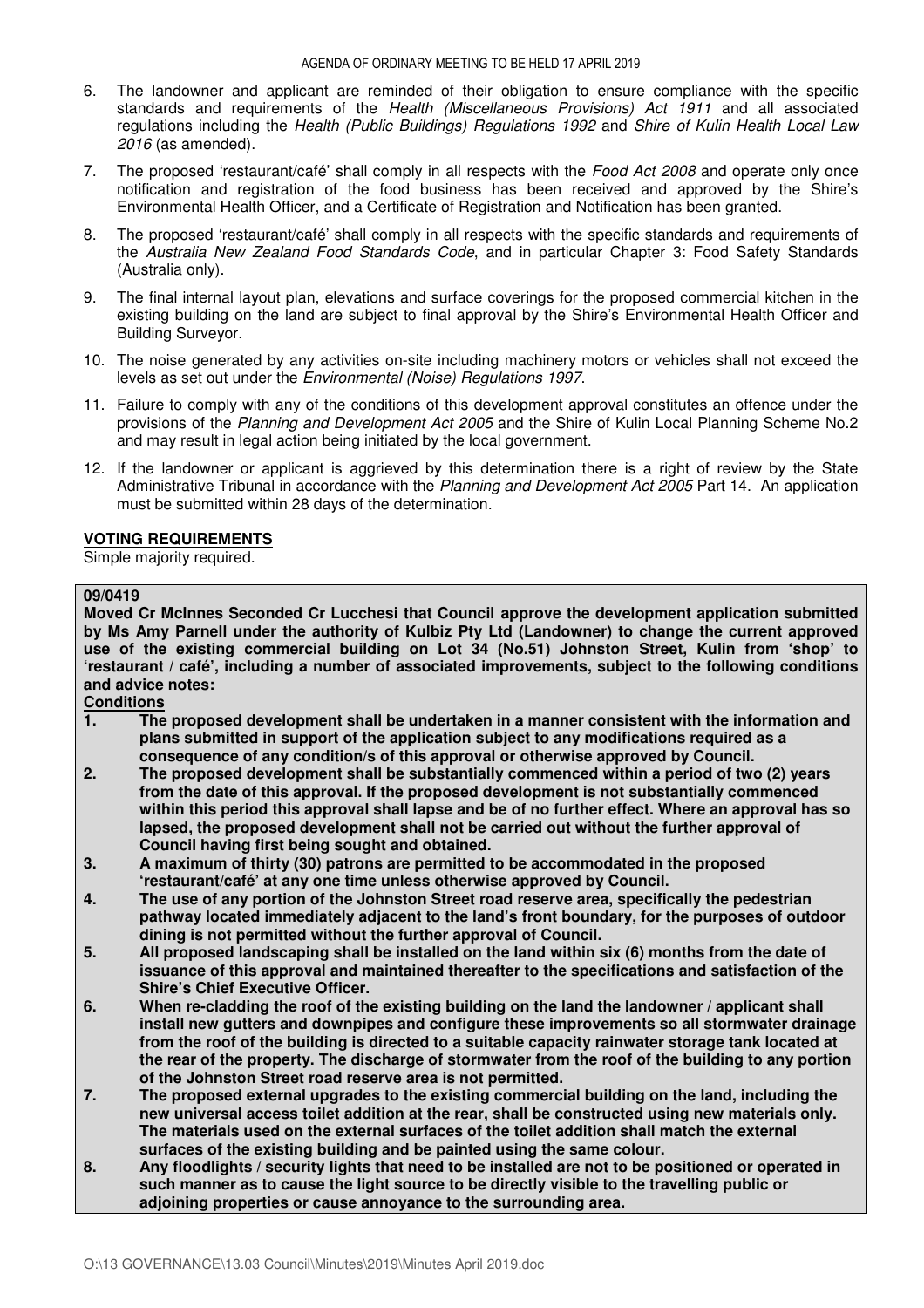- **9. A suitable bin store area shall be provided at the rear of the existing commercial building on the land to the specifications and satisfaction of the Shire's Chief Executive Officer and in accordance with the following requirements:** 
	- **i) A tap connected to an adequate water supply shall be provided within or immediately adjacent to the bin store area for general cleaning / maintenance purposes;**
	- **ii) The floor of the bin store area shall comprise a smooth, non-slip, impervious floor evenly graded and adequately drained to the sewer;**
	- **iii) The bin store shall comprise smooth, impervious walls with a minimum height of 1.5 metres above the natural ground level; and**<br>**iv**) The bin store shall be of a suitable size to a
	- **iv) The bin store shall be of a suitable size to adequately contain all receptacles and allow easy access for their removal.**
- **10. All waste generated by the proposed use shall be managed and disposed of to the specifications and satisfaction of the Shire's Chief Executive Officer.**
- **11. No signs or hoardings are to be erected in relation to the proposed use without the separate development approval of Council unless such signs or hoardings are listed in the Shire of Kulin Local Planning Scheme No.2 as being exempt from the need for approval.**
- **Advice Notes**
- **1. Should the landowner / applicant wish to amend the proposal in any way, including any conditions of this approval, a further application for development approval is required to be prepared and submitted to the Shire for Council's consideration and determination pursuant to the requirements of clause 77 of the Deemed Provisions of the Planning and Development (Local Planning Schemes) Regulations 2015.**
- **2. This approval is not an authority to ignore any constraint to development on the land which may exist through contract or on title, such as an easement or restrictive covenant. It is the responsibility of the applicant and landowner and not the Shire to investigate any such constraints before commencing development. This approval will not necessarily have regard to any such constraint to development, regardless of whether or not it has been drawn to the Shire's attention.**
- **3. This is a development approval of the Shire of Kulin under its Local Planning Scheme No.2. It is not a building permit or an approval to commence or carry out development under any other law. It is the responsibility of the landowner / applicant to obtain any other necessary approvals, consents, permits and licenses required under any other law, and to commence and carry out development in accordance with all relevant laws.**
- **4. In accordance with the Building Act 2011 and Building Regulations 2012, suitable demolition and/or building permit applications must be submitted to and approved by the Shire's Building Surveyor prior to the commencement of any demolition, construction or earthworks on the land.**
- **5. All proposed building works are required to comply in all respects with the National Construction Code of Australia. Plans and specifications which reflect these requirements are required to be submitted with the building permit application.**
- **6. The landowner and applicant are reminded of their obligation to ensure compliance with the specific standards and requirements of the Health (Miscellaneous Provisions) Act 1911 and all associated regulations including the Health (Public Buildings) Regulations 1992 and Shire of Kulin Health Local Law 2016 (as amended).**
- **7. The proposed 'restaurant/café' shall comply in all respects with the Food Act 2008 and operate only once notification and registration of the food business has been received and approved by the Shire's Environmental Health Officer, and a Certificate of Registration and Notification has been granted.**
- **8. The proposed 'restaurant/café' shall comply in all respects with the specific standards and requirements of the Australia New Zealand Food Standards Code, and in particular Chapter 3: Food Safety Standards (Australia only).**
- **9. The final internal layout plan, elevations and surface coverings for the proposed commercial kitchen in the existing building on the land are subject to final approval by the Shire's Environmental Health Officer and Building Surveyor.**
- **10. The noise generated by any activities on-site including machinery motors or vehicles shall not exceed the levels as set out under the Environmental (Noise) Regulations 1997.**
- **11. Failure to comply with any of the conditions of this development approval constitutes an offence under the provisions of the Planning and Development Act 2005 and the Shire of Kulin Local Planning Scheme No.2 and may result in legal action being initiated by the local government.**
- **12. If the landowner or applicant is aggrieved by this determination there is a right of review by the State Administrative Tribunal in accordance with the Planning and Development Act 2005 Part 14. An application must be submitted within 28 days of the determination.**

**Carried 9/0**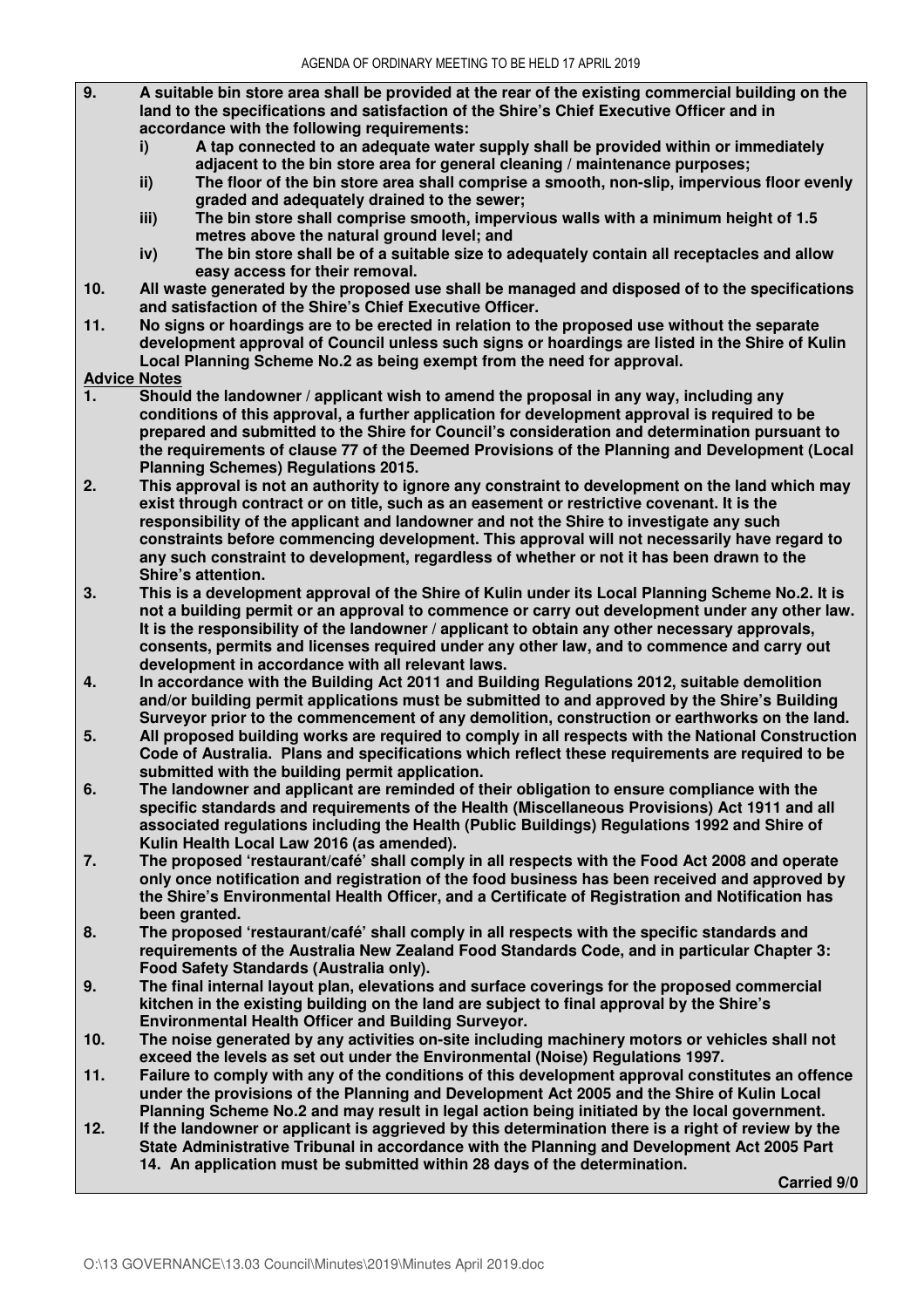## **6.5 Holt Rock Tennis Club**

**RESPONSIBLE OFFICER:** CDO<br>FILE REFERENCE: 15.11 15.11 – Grants – Recreation & Sport **AUTHOR:** Taryn Scadding **STRATEGIC REFERENCE/S:** CBP 1.3 Social **DISCLOSURE OF INTEREST:** Nil

#### **SUMMARY:**

Holt Rock Tennis Club are requesting an additional \$15,000 for the 2018/19 financial year for the Holt Rock Tennis court resurfacing project.

#### **BACKGROUND & COMMENT:**

Holt Rock Tennis Club approached Shire of Kulin in April 2018 to request help and support with the court resurfacing project.

Holt Rock Tennis Club is located at the Varley Sports Precinct (Lake Grace Shire). They currently have 6 hard courts which are deteriorating quickly. Current membership is 44 juniors and 30 adults and the courts are used for social tennis, championships, hot shots and junior and senior coaching.

Holt Rock Tennis Club has requested contributions from Shire of Lake Grace and Shire of Kulin of \$27,500 each. Shire of Lake Grace committed \$27,500 in their 2018/19 budget. Shire of Kulin committed \$12,500.

Holt Rock Tennis Club are undertaking the project in June/July 2019. West Coast Synthetic Surfaces have been secured to undertake the project. The scope of the project is:

#### **Synthetic grass – Premium**

Omnicourt Pro Cool Plus – 16mm pile height

- Patch and clean base as required
- **Supply and install OmniCourt Pro Cool Plus**
- **Supply and install silica sand infill** Total: \$148,815 + GST

No funding applications were submitted. Holt Rock Tennis Club (Graeme Atkins, President) have confirmed they will contribute the balance of \$93,815 to complete the project.<br>Shire of Kulin

Shire of Lake Grace \$27,500 Varley Progress & Holt Rock Tennis Club \$93,815 (and any additional costs) \*\* Holt Rock Tennis Club are not registered for GST

 $$27,500^*$  (subject to additional  $$15,000$ )

A memorandum of understanding outlining the use, payment and acquittal of funds will be developed between Holt Rock Tennis Club and Shire of Kulin.

### **STATUTORY ENVIRONMENT:**

Nil

**POLICY IMPLICATIONS:**  Nil

#### **FINANCIAL IMPLICATIONS:**

There is a \$12,500 budget allocation for 2018/19. An additional \$15,000 would need to be approved for the current budget.

#### **COMMUNITY CONSULTATION:**

Holt Rock Tennis Club – onsite meeting, email & telephone calls

## **WORKFORCE IMPLICATIONS:**

Nil

## **OFFICER'S RECOMMENDATION:**

That Council allocate an additional \$15,000 in the 2018/19 budget to bring the total contribution to \$27,500 as originally requested for the Holt Rock Tennis Club court resurfacing project.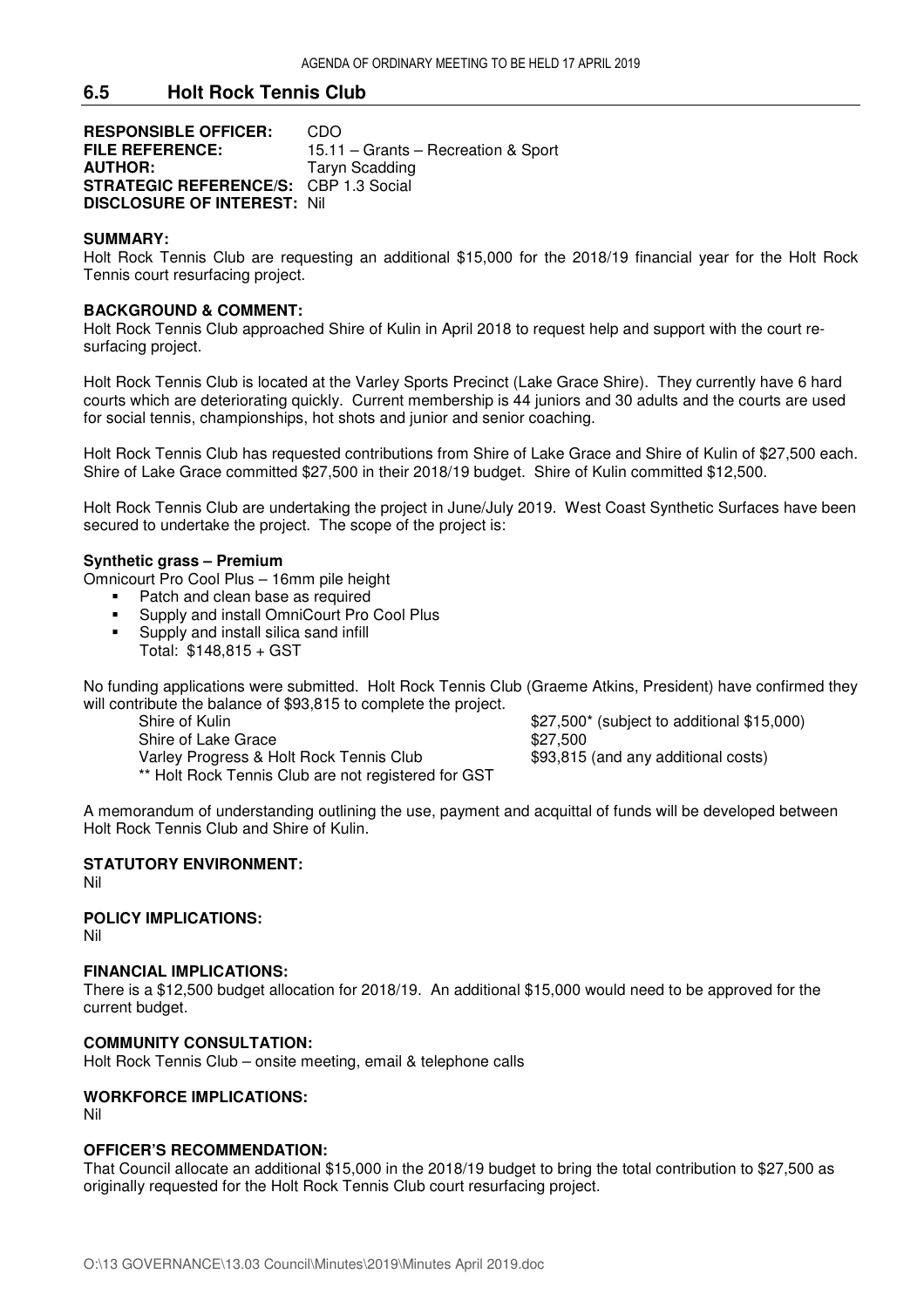#### **VOTING REQUIREMENTS:**

Absolute majority.

## **10/0419**

**Moved Cr Robins Seconded Cr Varone that Council allocate an additional \$15,000 in the 2018/19 budget to bring the total contribution to \$27,500 as originally requested for the Holt Rock Tennis Club court resurfacing project.** 

 **Carried by Absolute Majority**

# **6.6 Kulin Golf / Tennis Club Inc. Withdrawal of Liquor License**

**RESPONSIBLE OFFICER:** CEO **FILE REFERENCE:** 05.06 **AUTHOR: STRATEGIC REFERENCE/S: DISCLOSURE OF INTEREST:** Nil

#### **SUMMARY:**

At the February 2019 AGM the Kulin Golf / Tennis Club Inc. made a resolution to disband the joint club, which has historically been responsible for the services and events run out of the Kulin Golf / Tennis Club building, including the liquor license. The Shire has been approached by the club to provide written confirmation that the liquor license will no longer be required within the town of Kulin as it deems that there are already two operating licenses which adequately provide for the town of Kulin.

#### **BACKGROUND & COMMENT:**

Since the advent of the Freebairn Recreation Centre the Shire of Kulin has undertaken measures to streamline facilities and locations for sporting and community groups to gather where there is a requirement for a liquor license. Historically within the townsite of Kulin there have been 3 liquor licenses, with these being:

- **Kulin Hotel**
- **Freebairn Recreation Centre (formerly Kulin Bowling Club)**
- **Kulin Golf / Tennis Club Inc.**

The Kulin Golf / Tennis Club Inc. was joint club that was historically established to be responsible for the services and events run out of the Kulin Golf / Tennis Club building, including the liquor license.

As part of this streamlining process majority of community or sporting events have been encouraged to utilise the Freebairn Recreation Centre as the primary entertainment and license facility. This has included the Kulin Golf Club to no longer operate the Kulin Golf / Tennis Club Inc. liquor license on normal club days, but rather utilise and operate out of the FRC.

The Kulin Tennis Club has continued to operate under the Kulin Golf / Tennis Club Inc. liquor license on occasions for specific events or fixtures as required.

Dwindling participation numbers and events, plus the increased usage of the FRC has led both clubs to the conclusion that the Kulin Golf / Tennis Club Inc. and subsequent joint liquor license is no longer feasible or required. Hence at the February 2019 AGM the Kulin Golf / Tennis Club Inc. made a resolution to disband the joint club, including the liquor license.

Both clubs will continue to operate in their own right, but under their own new individual constitutions. These will be developed as part of the proposed WA state government and Clubs WA constitutional reform process which is required by 30 June 2019.

The Kulin Tennis Club undertook investigations with regard to how the joint liquor license could transfer to them, or have the Kulin Tennis Club seek to obtain a liquor license in their own right. It has since been determined that this process would prove to be overly bureaucratic and somewhat cumbersome. The Kulin Tennis Club has now decided not to pursue to its own individual liquor license and seek alternative arrangements for their small number of events and fixtures when a license may be required.

These options include:

- Application for an "occasional license"; or
- Working with the FRC to see how its liquor license and services can service the Kulin Tennis Club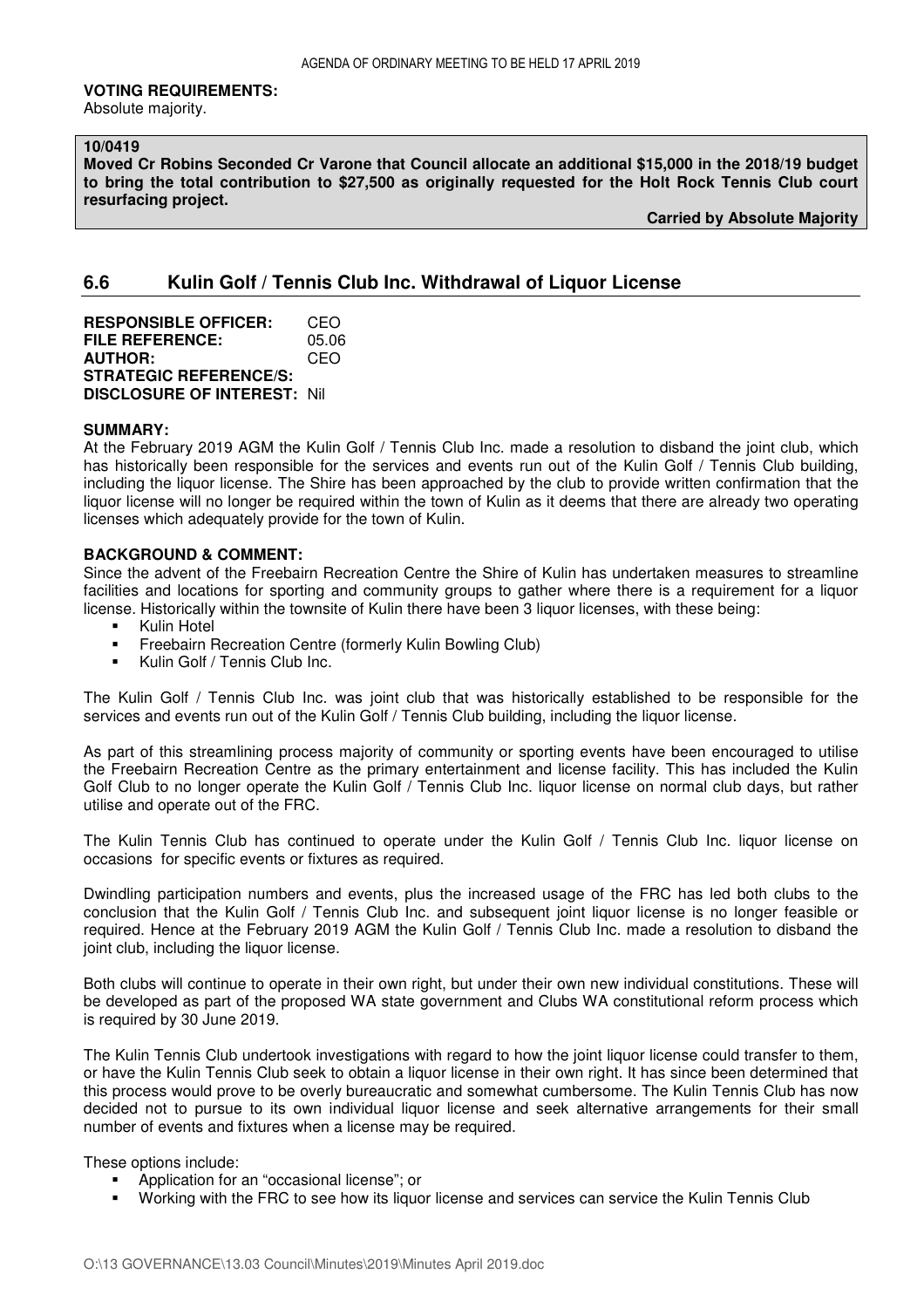The Shire has been approached by the Kulin Golf / Tennis Club Inc. to provide written confirmation that the liquor license will no longer be required within the town of Kulin because there are already two operating licenses which adequately provide for the town of Kulin.

It is recommended that as per the request the third liquor license will no longer be required within the town of Kulin as it is deemed that there are already two operating licenses which adequately provide for the town of Kulin. All sporting clubs and community groups are encouraged to utilise the services, facilities and liquor license provided by the FRC for their sporting fixtures and significant events.

### **STATUTORY ENVIRONMENT:**

Liquor Control Act 1988 - Part 3 -Licences and permits

## **POLICY IMPLICATIONS:**

Nil

## **FINANCIAL IMPLICATIONS:**

Nil

## **COMMUNITY CONSULTATION:**

Kulin Golf / Tennis Club Inc. Kulin Golf Club. Kulin Tennis Club. Freebairn Recreation Centre. Clubs WA

# **WORKFORCE IMPLICATIONS:**

Nil.

## **OFFICER'S RECOMMENDATION**

That Council authorise the CEO to provide written confirmation to the Kulin Golf / Tennis club Inc. that their liquor license will no longer be required within the town of Kulin as it deems that there are already two operating licenses which adequately provide for the town of Kulin.

## **VOTING REQUIREMENTS:**

Simple Majority.

#### **11/0419**

**Moved Cr Duckworth Seconded Cr Taylor that Council authorise the CEO to provide written confirmation to the Kulin Golf / Tennis club Inc. that their liquor license will no longer be required within the town of Kulin as it deems that there are already two operating licenses which adequately provide for the town of Kulin.** 

 **Carried 9/0** 

# **7 COMPLIANCE**

# **7.1 Compliance Reporting – General Compliance February 2019**

**NAME OF APPLICANT:** CEO **RESPONSIBLE OFFICER:** CEO **FILE REFERENCE:** 12.05 Compliance 12.06 – Accounting Compliance **STRATEGIC REFERENCE/S:** CBP 4.1 Civic Leadership, 4.1.8 Compliance methods **AUTHOR:** CEO **DISCLOSURE OF INTEREST:** Nil

#### **SUMMARY:**

This report addresses General and Financial Compliance matters for February 2019. This process is not definitive, each month additional items and/or actions may be identified that are then added to the monthly checklist. Items not completed each month e.g. quarterly action - will be notations.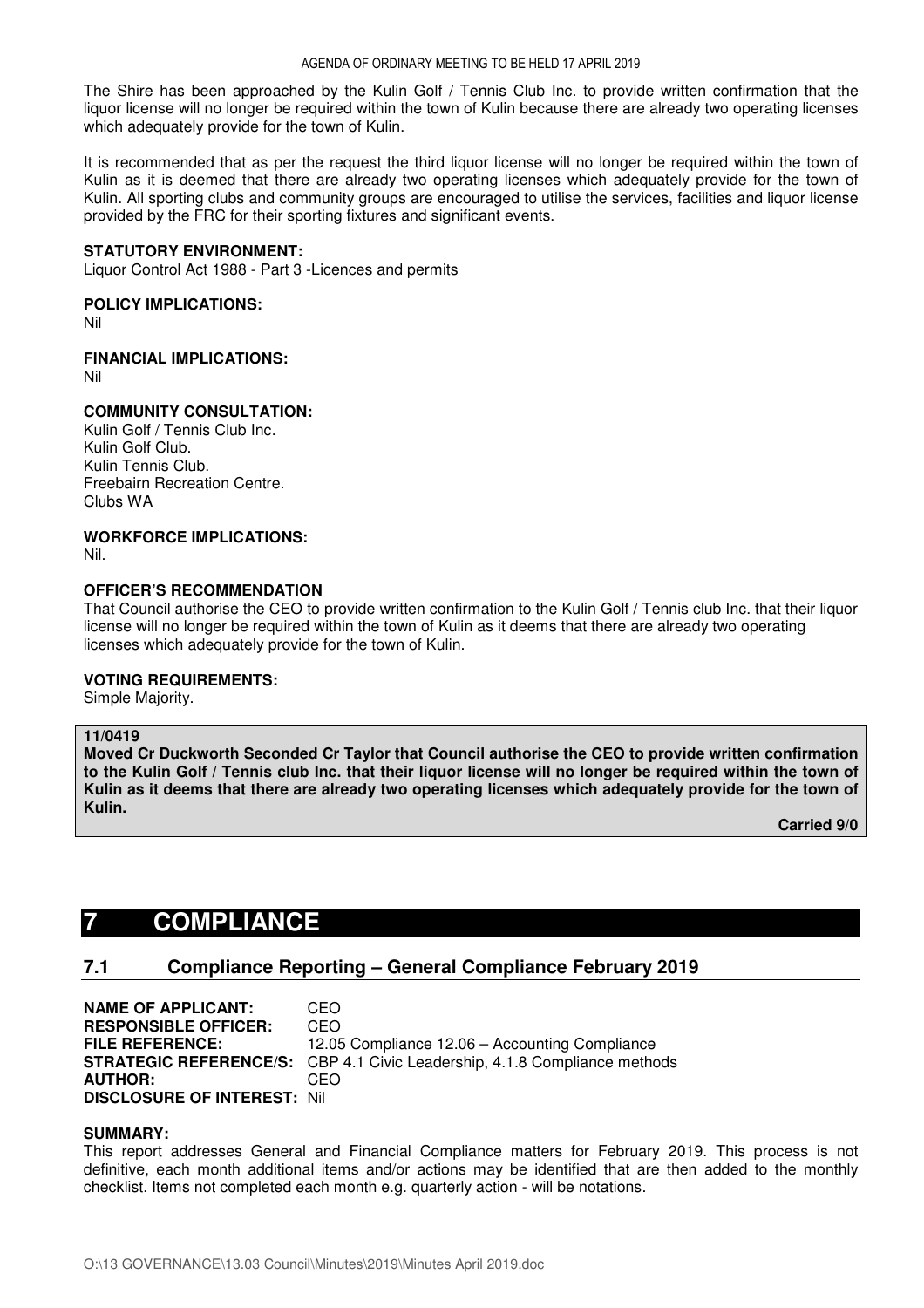The report provides a guide to the compliance requirements being addressed as part of staff workloads and demonstrates the degree of internal audit being completed.

## **BACKGROUND & COMMENT:**

The Compliance team and works staff commence the monthly compliance effort immediately after the Shire meeting each month. At that time, the Executive Support Officer will email the assigned staff member their compliance requirements for the coming month.

As the month progresses, staff in conjunction with their manager, the CEO or DCEO will determine the extent of work/action needed to complete items. During Agenda week, the Compliance Team again meets to ensure the monthly report/list is reviewed and that compliance items are completed. In preparing the Agenda report, the CEO or DCEO will sign off on completed items.

Prior month items not completed previously will be reported in the following month so Council remains aware.

#### Outstanding January 2019

**Compliance Audit Return** – included at Item 7.3 **LEMAC & Shire Emergency Management Plans** – Review – not yet commenced **Review Agreement with Kulin DHS –** not yet finalised

## **FINANCIAL IMPLICATIONS:**

In terms of meeting compliance - normal administration expense. There may be items that require additional administrative effort to complete or require external assistance to resolve. In those cases, individual financial implications will be reported.

## **STATUTORY AND PLANNING IMPLICATIONS:**

Nil

# **POLICY IMPLICATIONS:**

Identified as necessary – this report Nil

#### **COMMUNITY CONSULTATION:**

Nil

## **WORKFORCE IMPLICATIONS:**

Nil

#### **OFFICER'S RECOMMENDATION:**

That Council receive the General & Financial Compliance Report for February 2019 and note the matters of noncompliance.

#### **VOTING REQUIREMENTS:**

Simple majority required.

#### **12/0419**

**Moved Cr Robins Seconded Cr McInnes that Council receive the General & Financial Compliance Report for March 2019 and note the matters of non-compliance.** 

 **Carried 9/0** 

# **7.2 Compliance Reporting – Delegations Exercised – February 2019**

**NAME OF APPLICANT:** CEO **RESPONSIBLE OFFICER:** CEO **FILE REFERENCE:** 12.05 - Compliance **STRATEGIC REFERENCE/S:** CBP 4.1 Civic Leadership, 4.1.8 Compliance methods **AUTHOR:** CEO **DISCLOSURE OF INTEREST:** Nil

## **SUMMARY:**

To report back to Council actions performed under delegated authority for the period ending 28 February 2019. To provide a comprehensive report listing of the delegations able to be exercised following adoption of a more substantial array of delegations in June 2017.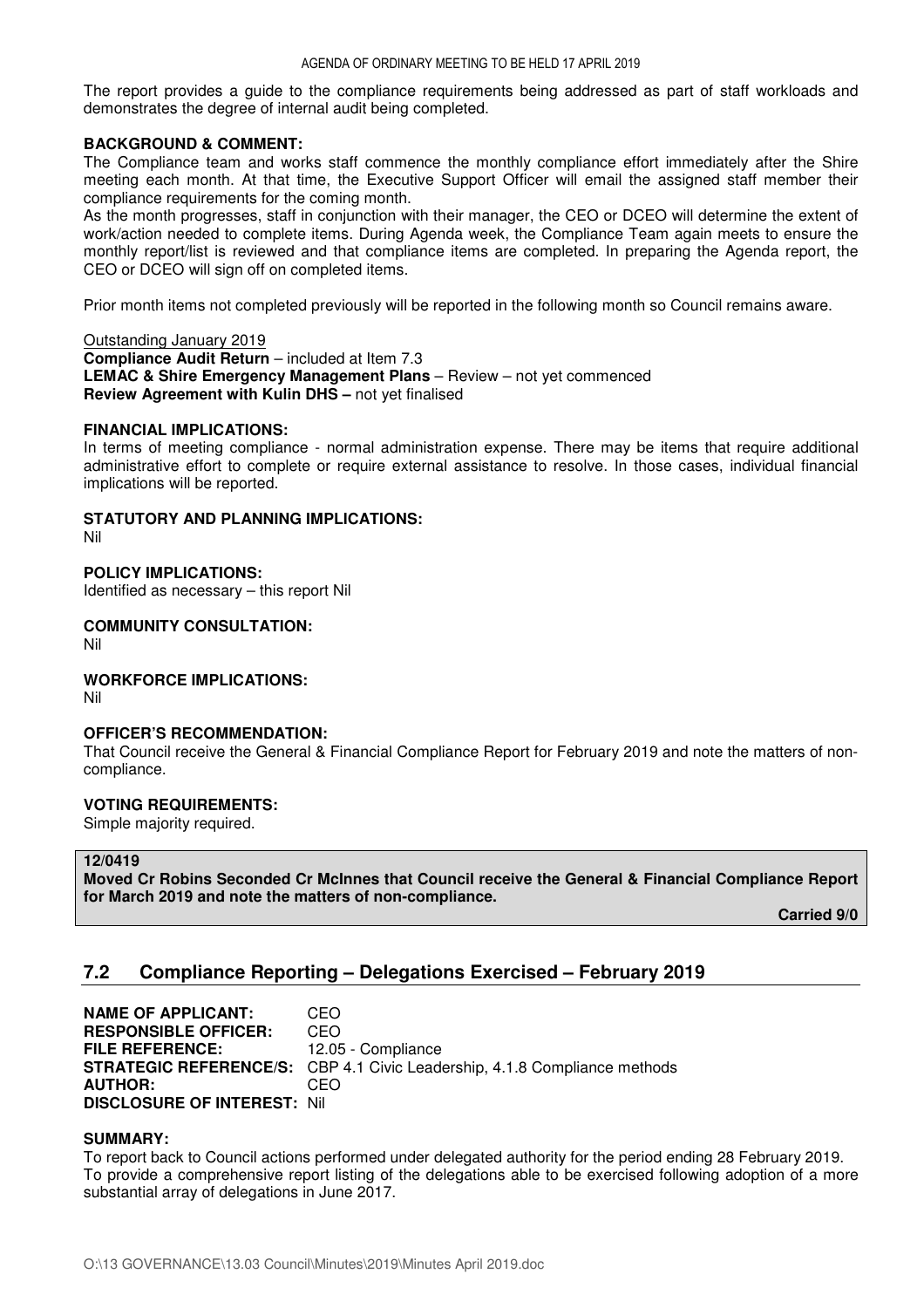## **BACKGROUND & COMMENT:**

This report is prepared for Council detailing actions performed under delegated authority by the respective officers under each of the delegation headings:

|                 | <b>ADMINISTRATION</b>                                      |                                         |
|-----------------|------------------------------------------------------------|-----------------------------------------|
|                 | <b>Policy Delegation</b>                                   | <b>Officers</b>                         |
| А1              | <b>Acting Chief Executive Officer</b>                      | (CEO)                                   |
| A2              | Agreements for Payments of Debts to Council                | (CEO/DCEO)                              |
| ΑЗ              | Casual Hirer's Liability                                   | (CEO)                                   |
| A4              | <b>Complaint Handling</b>                                  | (CEO)                                   |
| A5              | Fees & Charges - Discounts                                 | (CEO/DCEO/MW/MLS/CRC)                   |
| A6              | Investment of Surplus Funds                                | (CEO/DCEO)                              |
| Α7              | IT & Social Media – Use of                                 | (CEO)                                   |
| A8              | Legal Advice, Representation & Cost Reimbursement          | (CEO)                                   |
| A9              | Payments from Municipal and Trust Funds                    | (CEO-to numerous staff purchase orders) |
| A10             | Use of Common Seal                                         | (CEO)                                   |
| A11             | <b>Writing Off Debts</b>                                   | (CEO)                                   |
| A12             | Housing                                                    | (CEO)                                   |
| A13             | Procedure for Unpaid Rates Finance                         | (CEO)                                   |
|                 | <b>GOVERNANCE</b>                                          |                                         |
| G1              | Applications for Planning Consent                          | (CEO)                                   |
| G2              | <b>Building Licences and Swimming Pools</b>                | (EHO/Building Surveyor)                 |
| G3              | Cemeteries Act 1986                                        | (CEO)                                   |
| G4              | Health Act 1911 Provisions                                 | (EHO)                                   |
|                 | <b>HUMAN RESOURCES</b>                                     |                                         |
| H1              | Grievance Procedures                                       | (CEO)                                   |
|                 |                                                            |                                         |
|                 | <b>COMMUNITY SERVICES</b>                                  |                                         |
| CS <sub>1</sub> | Bushfire Control - Shire Plant for Use of                  | (CEO)                                   |
| CS <sub>2</sub> | Bushfire Control - Plant Use for Adjoining Shires          | (CEO)                                   |
| CS <sub>3</sub> | Bushfire Prohibited / Restricted Burning Periods - Changes | (Shire President/CEO)                   |
| CS4             | <b>Bushfire Training Administration</b>                    | (CEO)                                   |
| CS <sub>5</sub> | Cat Ownership Limit - Cat Control                          | (CEO)                                   |
| CS <sub>6</sub> | Dog Control - Attacks                                      | (CEO)                                   |
| CS7             | Dog Ownership Limit - Dog Control                          | (CEO)                                   |
| CS <sub>8</sub> | Sea Containers Use of - Town Planning                      | (CEO)                                   |
| CS <sub>9</sub> | <b>Second Hand Dwellings</b>                               | (CEO)                                   |
| <b>CS10</b>     | <b>Temporary Accommodation</b>                             | (CEO)                                   |
| <b>CS11</b>     | Unauthorised Structures - Building Control                 | (CEO)                                   |
| <b>CS12</b>     | Kulin Bush Races                                           | (Kulin Bush Races Committee)            |
| <b>CS13</b>     | Freebairn Recreation Club Committee                        | (FRC Club Committee)                    |
| <b>CS14</b>     | Kulin Child Care Centre Management Committee               | (KCCC Mgmt. Committee)                  |
| <b>CS15</b>     | <b>General - Community Services Practices</b>              | (CEO)                                   |
| <b>CS20</b>     | Seed Collection                                            | (CEO)                                   |
| <b>WORKS</b>    |                                                            |                                         |
| W1              | <b>Gravel Supplies</b>                                     | (MW)                                    |
| W2              | Roads - Clearing                                           | (CEO)                                   |
| W3              | Roads - Damage to                                          | (MW)                                    |
| W4              | Roads - Roadside Markers - Management of                   | (MW)                                    |
| W5              | Stormwater Drainage                                        | (MW)                                    |
| W6              | <b>Street Trees</b>                                        | (CEO)                                   |
| W7              | Streetscape - Improvements                                 | (CEO)                                   |
| W8              | Roadside Burning                                           | (MW)                                    |
| W9              | <b>Temporary Road Closures</b>                             | (MW)                                    |
| W10             | General - Works Practices Approvals                        |                                         |

## **COMMENT:**

The following details the delegations exercised within the Shire relative to the delegated authority for the month of September 2018 and are submitted to Council for information (excluding delegations under A9, Payments – refer to individual order and payment listed in Accounts paid).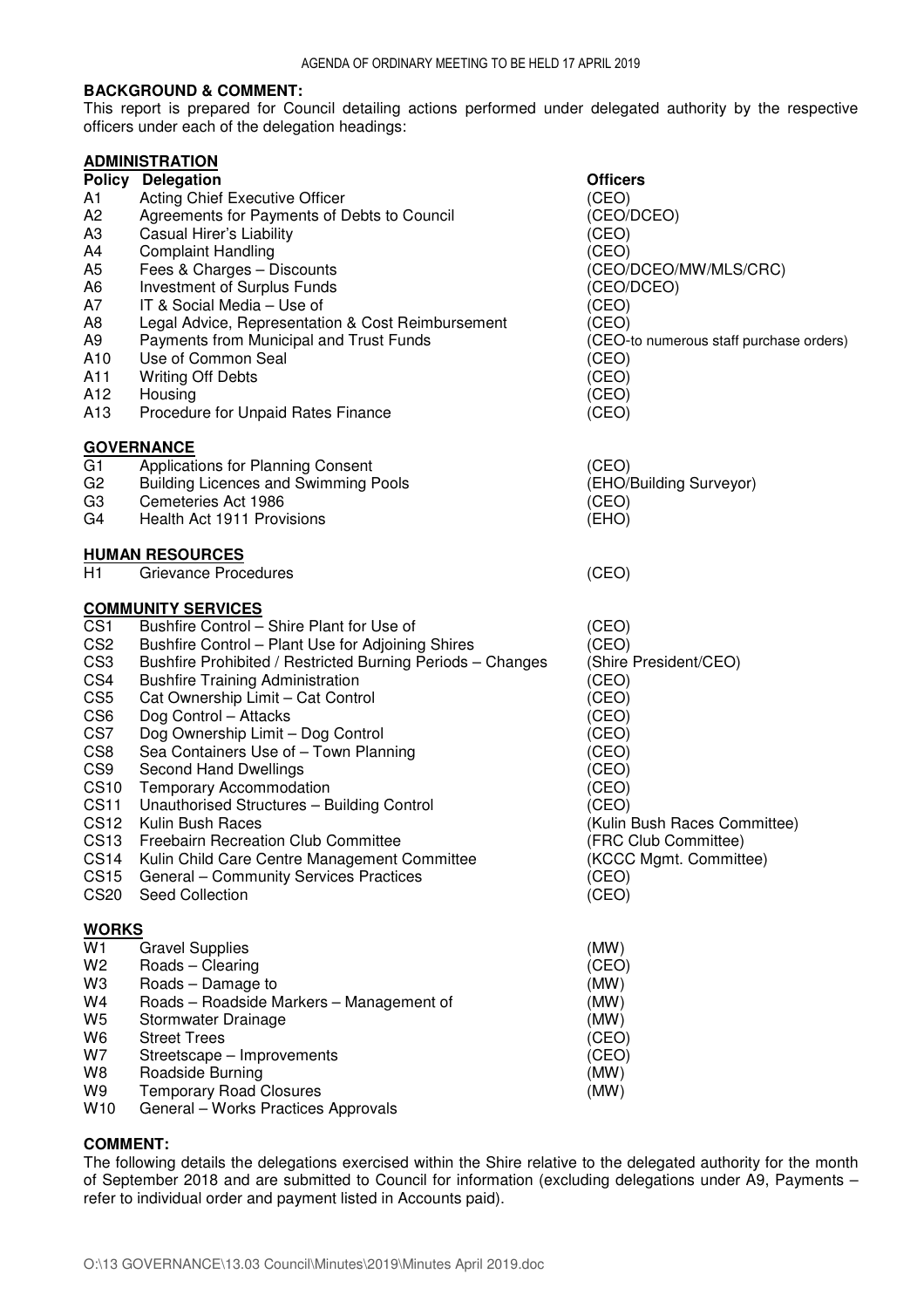#### **A6 Investment of Surplus Funds (DCEO)** – Local Government Act 1995, section 6.14 Municipal funds

| <b>vpe</b> | Rate | Deposit/(Withdrawal) |
|------------|------|----------------------|
| At Call    | .5%  | 150,261.16           |
| At Call    | .5%  | (100,000)            |

## **STATUTORY ENVIRONMENT:**

*Building Act 2011 Bushfires Act 1954 Cemeteries Act 1986 Health (Asbestos) Regulations 1992; Health (Miscellaneous Provisions) Act 1911; Local Government Act 1995 Public Health Act 2016 Shire of Kulin TPS2 Town Planning Development Act Town Planning Scheme Trustees Act, Part III, Criminal Procedure Act 2004;* 

#### **FINANCIAL IMPLICATIONS:**

Nil in terms of exercising delegation and reporting to Council though there may be financial implications in the case of each delegation exercised.

## **STATUTORY AND PLANNING IMPLICATIONS:**

Nil

## **POLICY IMPLICATIONS:**

There are no known policy implications relating to this report.

## **COMMUNITY CONSULTATION:**

Nil

#### **WORKFORCE IMPLICATIONS:**

Nil

#### **OFFICER'S RECOMMENDATION:**

That Council receive the Delegation Exercised Report for February 2019.

#### **VOTING REQUIREMENTS:**

Simple majority required.

## **13/0419**

**Moved Cr Smoker Seconded Cr Lucchesi that Council receive the General & Financial Compliance Report for March 2019 and note the matters of non-compliance.** 

 **Carried 9/0** 

# **8 ELECTED MEMBERS MOTIONS OF WHICH PREVIOUS NOTICE HAS BEEN GIVEN**

Nil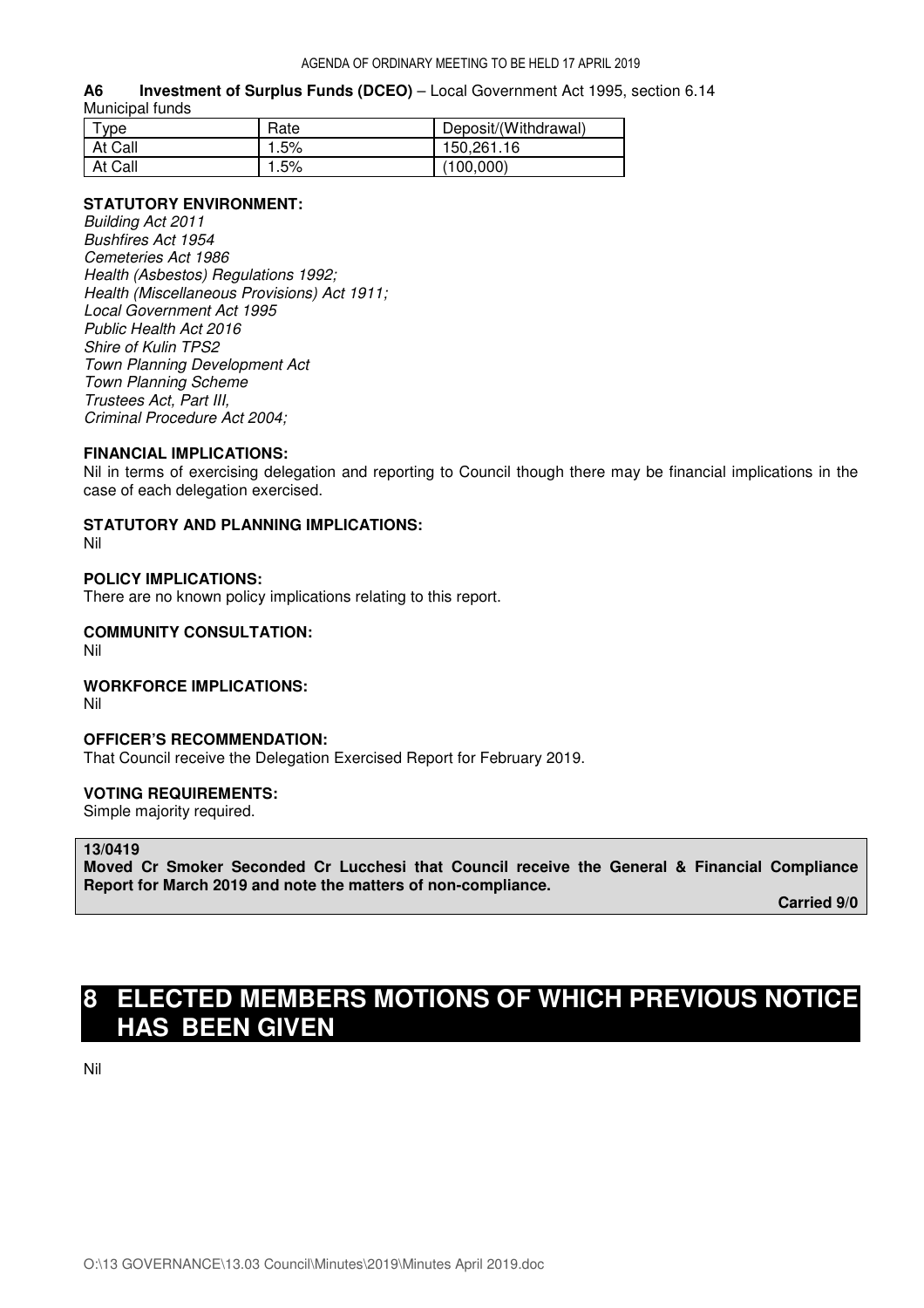# **9 NEW BUSINESS OF AN URGENT NATURE INTRODUCED BY DECISION OF MEETING**

# **9.1 KDHS Canberra Camp – Donation Request**

**RESPONSIBLE OFFICER:** CEO<br>**FILE REFERENCE:** 02.03 **FILE REFERENCE: AUTHOR:** DCEO **STRATEGIC REFERENCE/S: DISCLOSURE OF INTEREST:** 

### **SUMMARY:**

A letter requesting a donation to support Kulin District High School students travelling to Canberra.

## **BACKGROUND & COMMENT:**

In term three, 2019 the Kulin District High School secondary students will be attending travelling to Canberra on a school camp. The students will be away for six days and will be attending various educational venues over the course of the camp. Mia Dohnt, on behalf of the committee of parents of the children attending the camp, sent an email to Council requesting a donation to assist with the purchase of camp merchandise.

The estimated expenditure is outlined as follows:

- 24 x Navy Layered Jacket \$55 per item (totalling \$1,320) (same as current school jacket from Kulin Hardware)
- 
- **Embroidery of all items by Julie Dall \$620 approximately**
- 24 x Secondary school polo shirts \$33 per item (totalling \$792) (from Kulin Hardware)
	-

## **FINANCIAL IMPLICATIONS:**

Council make an allowance each year in the budget for donations of this type and at this point in time it is not fully expended.

## **STATUTORY AND PLANNING IMPLICATIONS:**

Nil

## **STRATEGIC & POLICY IMPLICATIONS:**

Nil

## **COMMUNITY/CONSULTATION:**

Nil

## **WORKFORCE IMPLICATIONS:**

Nil

## **RECOMMENDATION:**

That Council respond to the email received from the committee of parents requesting a donation and advise that they will contribute \$500 towards the cost of camp merchandise.

#### **VOTING REQUIREMENTS:**

Simple majority required.

#### **14/0419**

**Moved Cr Duckworth Seconded Cr Varone that Council respond to the email received from the committee of parents requesting a donation and advise that they will contribute \$500 towards the cost of camp merchandise.** 

 **Carried 9/0**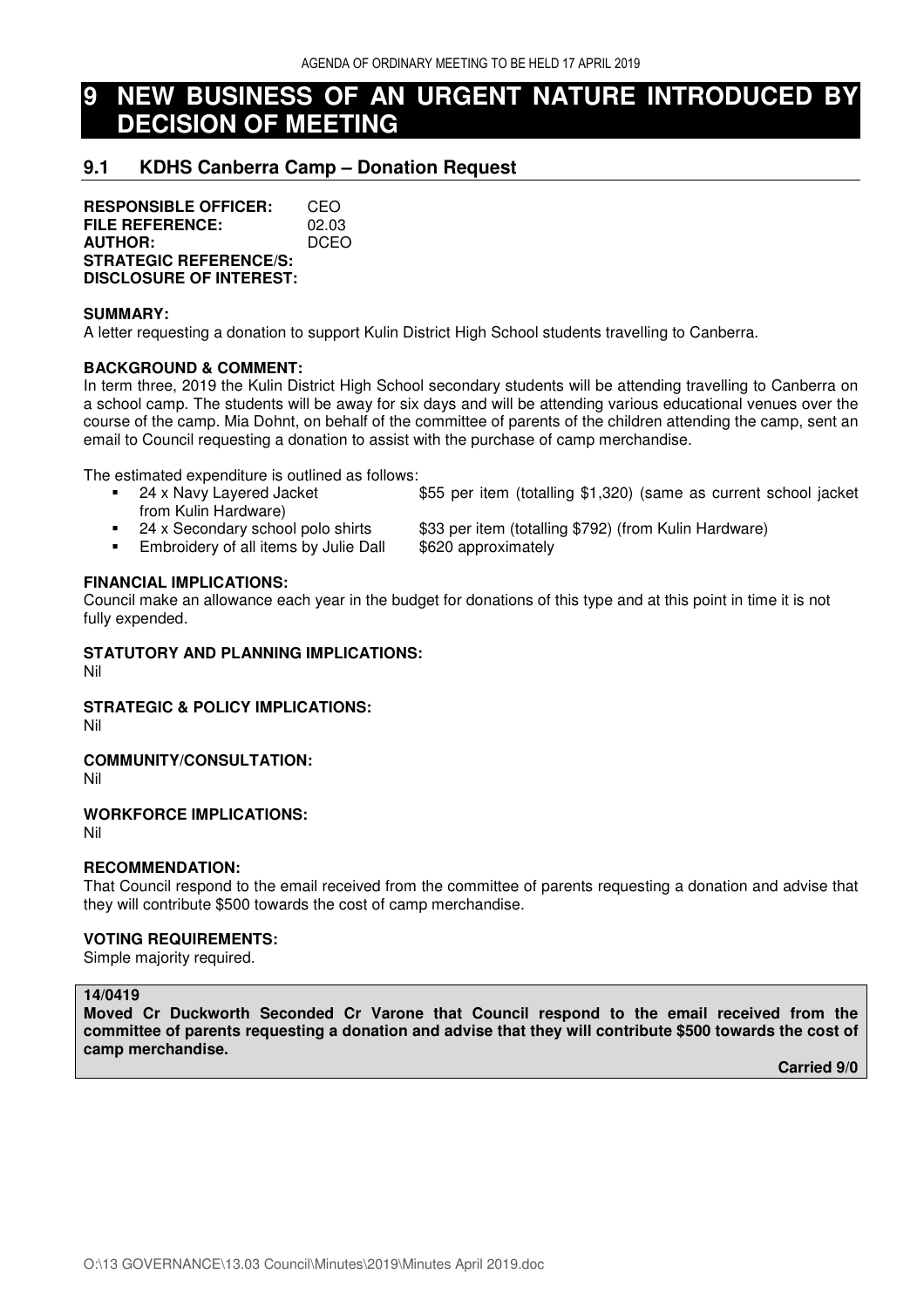# **9.2 Shire of Kulin proposal to be Lead Council - Project Coordinator position Wheatbelt Secondary Freight Network Project**

**RESPONSIBLE OFFICER:** CEO **FILE REFERENCE:** 28.06 **AUTHOR:** DCEO **STRATEGIC REFERENCE/S: DISCLOSURE OF INTEREST:** 

## **SUMMARY:**

There is an option for Shire of Kulin to be the lead Council on this project via the employment of a Project Coordinator. This could be a dual position internally that undertakes work similar to a Technical Officer.

## **BACKGROUND & COMMENT:**

Following the announcement of the Federal Government's \$70 million commitment through the Roads of Strategic Importance (ROSI) initiative for the Wheatbelt Secondary Freight Network (WSFN) the Steering Committee will now work to develop a project brief and develop and manage a lead consultant engagement process. Majority of the work would be delivered via consultancy with support from WSFR PMT.

The proposed project management structure aims to utilise existing resources across the LGAs of the Wheatbelt RRG with input from other key project Working Group member organisation representatives.

The WSFN has a strong project management and governance experience, which has been working on this project since 2017. The project has thus far been coordinated by the Working Group. It is proposed that this role is undertaken by a representative of a local government within the Wheatbelt Regional Road Groups and entail the following activities:

- **•** Project Coordination
- **Example 2** Liaison with Steering Committee
- **•** Development of Project Brief and Budget
- **Reporting**
- **Working with consultants**
- Coordination of PMT
- Liaison with stakeholders.

### **FINANCIAL IMPLICATIONS:**

Allowance would need to be made in the 2019/20 budget for the wages component of the project manager.

## **STATUTORY AND PLANNING IMPLICATIONS:**

Nil

**STRATEGIC & POLICY IMPLICATIONS:** 

Nil

# **COMMUNITY/CONSULTATION:**

Nil

# **WORKFORCE IMPLICATIONS:**

The Shire of Kulin to act as lead Council and employ a Project Manager to coordinate the WSFN Project; and this be a shared role with the Shire of Kulin Tech Officer position.

# **RECOMMENDATION:**

That Council approach the Wheatbelt Secondary Freight Network Working Group with a proposal for the Shire of Kulin to act as lead Council and employ a Project Manager to coordinate the WSFN Project; and this be a shared role with the Shire of Kulin Tech Officer position.

## **VOTING REQUIREMENTS:**

Simple majority required.

#### **15/0419**

**Moved Cr Duckworth Seconded Cr Robins that Council approach the Wheatbelt Secondary Freight Network Working Group with a proposal for the Shire of Kulin to act as lead Council and employ a Project Manager to coordinate the WSFN Project; and this be a shared role with the Shire of Kulin Tech Officer position.** 

 **Carried 9/0**